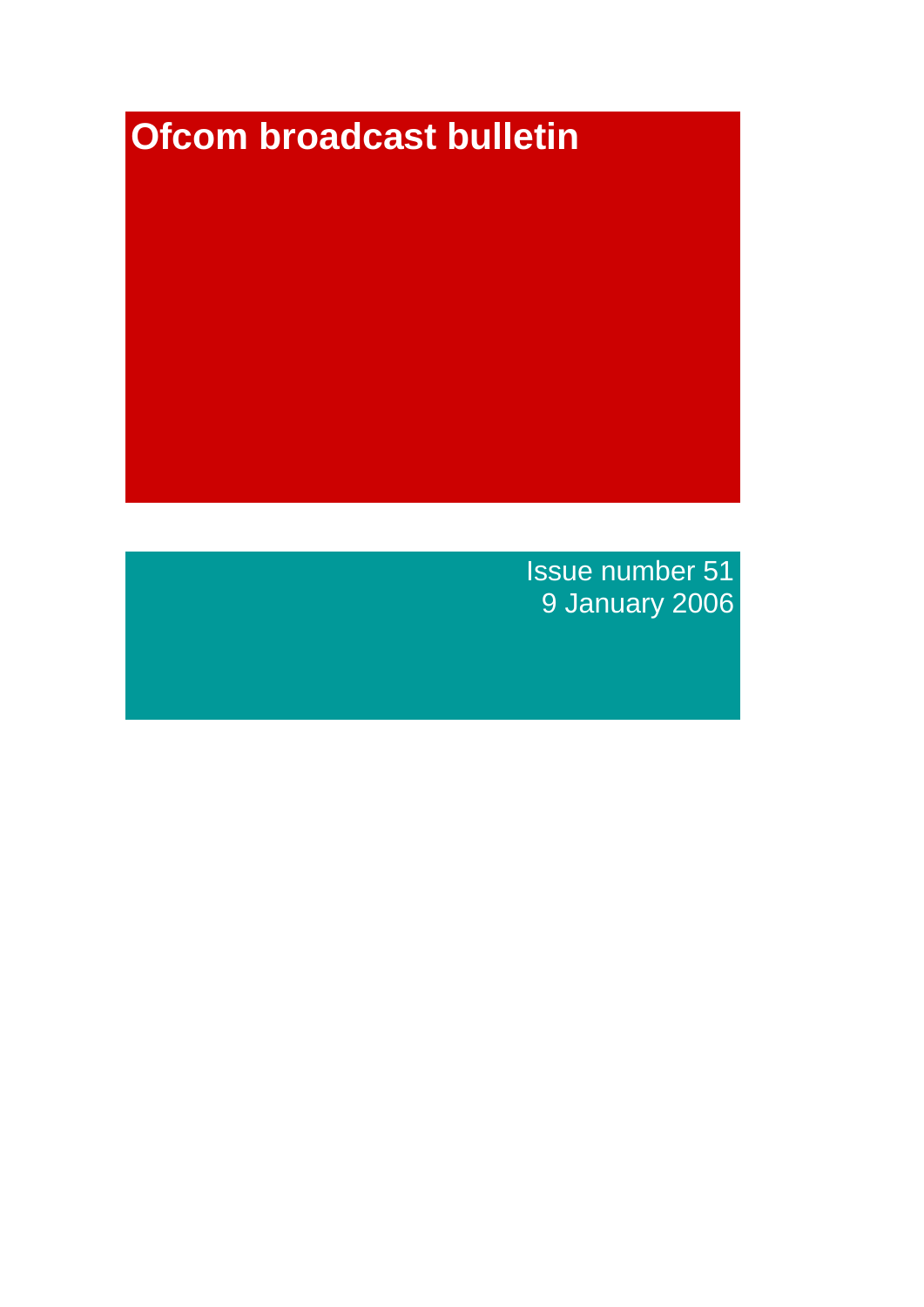Ofcom broadcast bulletin 51 9 January 2006

# **Contents**

| Introduction | 3 |
|--------------|---|
|              |   |
|              |   |

# **Standards cases**

| In Breach     |    |
|---------------|----|
| Resolved      | 6  |
| Not in Breach | 10 |

# **Fairness and Privacy cases**

| Upheld/Upheld in Part | 13        |
|-----------------------|-----------|
| Not Upheld            | <b>20</b> |

| Other programmes not in breach/outside remit | 33 |
|----------------------------------------------|----|
|----------------------------------------------|----|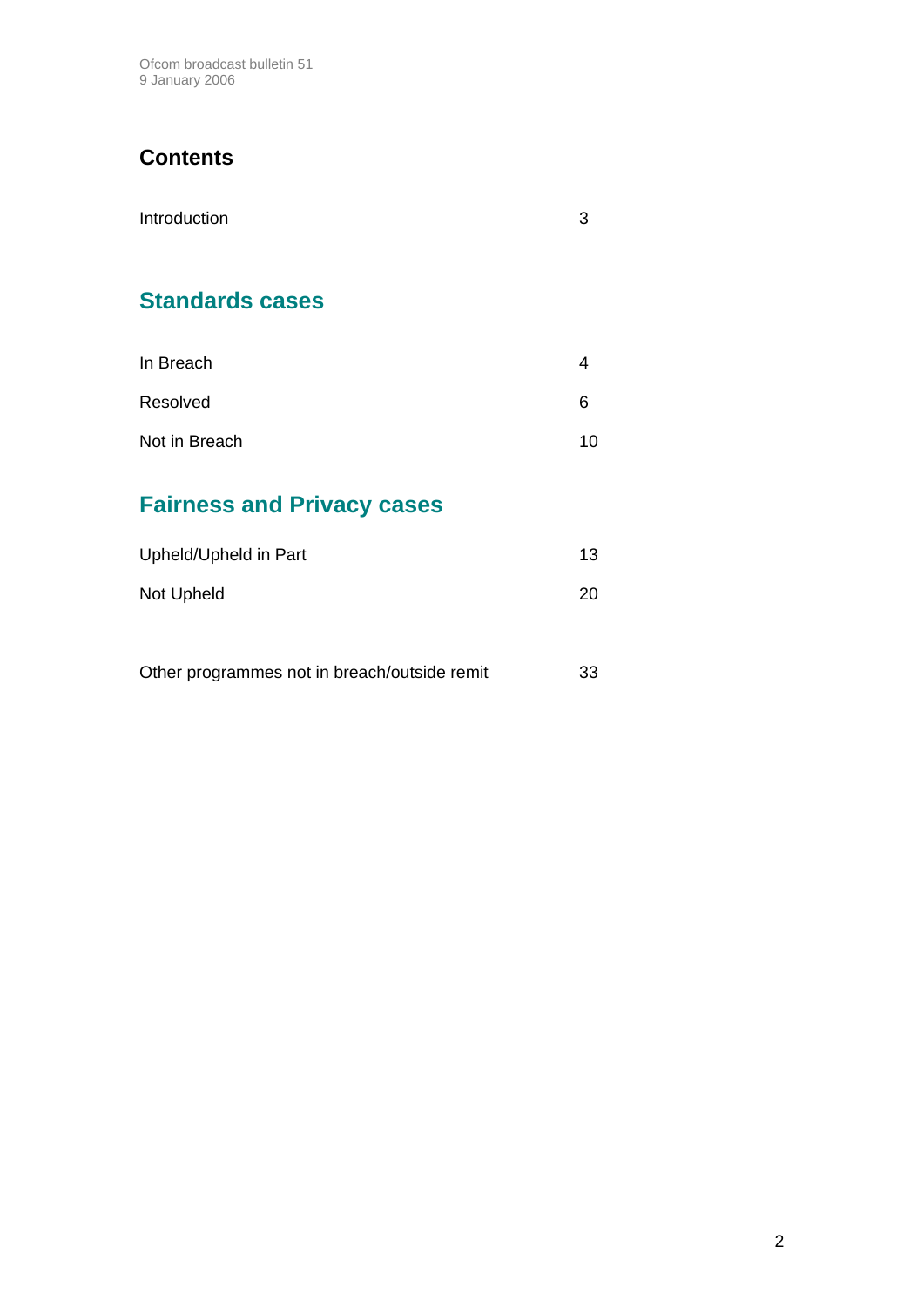### **Introduction**

Ofcom's Broadcasting Code took effect on 25 July 2005 (with the exception of Rule 10.17 which came into effect on 1 July 2005). This Code is used to assess the compliance of all programmes broadcast on or after 25 July 2005. The Broadcasting Code can be found at http://www.ofcom.org.uk/tv/ifi/codes/bcode/

The Rules on the Amount and Distribution of Advertising (RADA) apply to advertising issues within Ofcom's remit from 25 July 2005. The Rules can be found at http://www.ofcom.org.uk/tv/ifi/codes/advertising/#content

The Communications Act 2003 allowed for the codes of the legacy regulators to remain in force until such time as Ofcom developed its own Code. While Ofcom has now published its Broadcasting Code, the following legacy Codes apply to content broadcast before 25 July 2005.

- Advertising and Sponsorship Code (Radio Authority)
- News & Current Affairs Code and Programme Code (Radio Authority)
- Code on Standards (Broadcasting Standards Commission)
- Code on Fairness and Privacy (Broadcasting Standards Commission)
- Programme Code (Independent Television Commission)
- Programme Sponsorship Code (Independent Television Commission)
- Rules on the Amount and Distribution of Advertising

From time to time adjudications relating to advertising content may appear in the bulletin in relation to areas of advertising regulation which remain with Ofcom (including the application of statutory sanctions by Ofcom).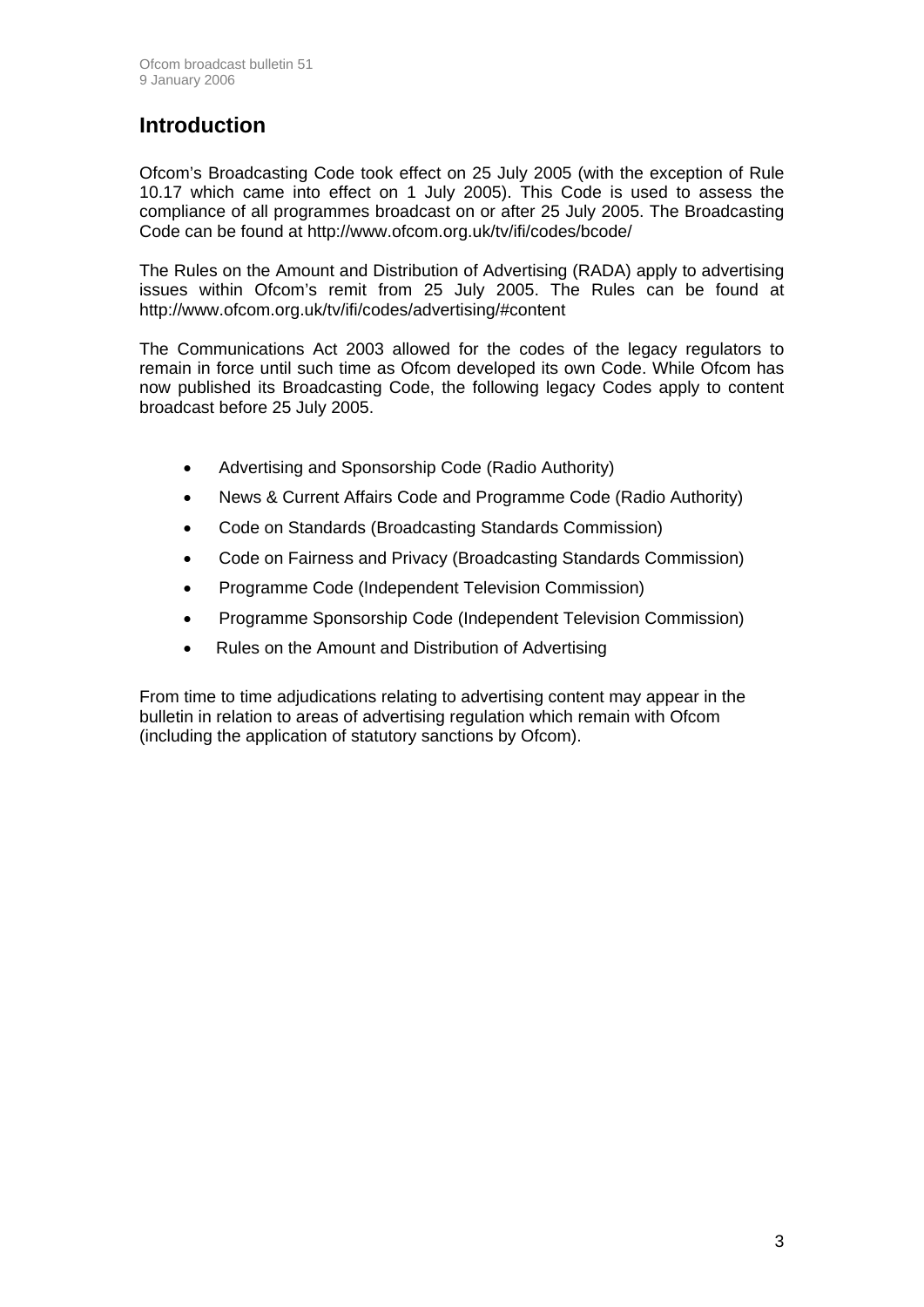## **Standards cases**

### **In Breach**

### **Weeds**

*Sky One, 11 October 2005, 22:00*

#### **Introduction**

This new drama series follows the life of Nancy, a suburban mother in California who, recently widowed, turned to drug dealing to try and make ends meet. A viewer was concerned at the apparent endorsement of drug-taking, underage sex and the use of seriously offensive language, including the word "cunt".

#### **Response**

Sky stated that this drama did not condone drug dealing or underage sex. It was a black comedy contrasting the darker side of life with family life in the superficially tranquil setting of a Californian suburban neighbourhood. Although a comedy, it dealt with real issues and this realism was also carried through to the language used by the characters, whether they were teenage boys or middle-aged women.

The broadcaster explained the context in which the word "cunt" was used. One of Nancy's friends, Celia, was determined to find out if her daughter, Quinn, was having sex with her boyfriend. She spied on her daughter with a hidden camera but was caught out when her daughter became aware of the camera and used it to teach her mother a lesson. Celia was angry at her daughter having got the better of her and the depth of her feeling was expressed by her use of the word "cunt". Sky believed this final exchange between mother and daughter was integral to character development and the storyline. A breakdown of their relationship had occurred and the characters used appropriately strong language.

Overall, the broadcaster believed that the adult themes in this series had been well publicised and were not contrary to audience expectation. The programme was scheduled at an appropriately late hour, with the most offensive language coming at the end of the programme. The broadcaster said that generally this series would appeal to younger adult viewers who were more tolerant of offensive language.

Given all these factors, the broadcaster considered that an announcement alerting viewers to the strength of the language was unnecessary. The general theme of the drama, the scheduling and programme information all prepared viewers for the content and, given this context, the language would be unlikely to exceed their expectations.

#### **Decision**

We consider that this series was appropriately scheduled at 22:00, well after the watershed. Although a comedy, it dealt with the themes of drug-taking and underage sex in a realistic manner which did not endorse or promote these activities.

Whilst audience research does show that generally young adults are more tolerant of seriously offensive language, the word "cunt" is considered to be one of the most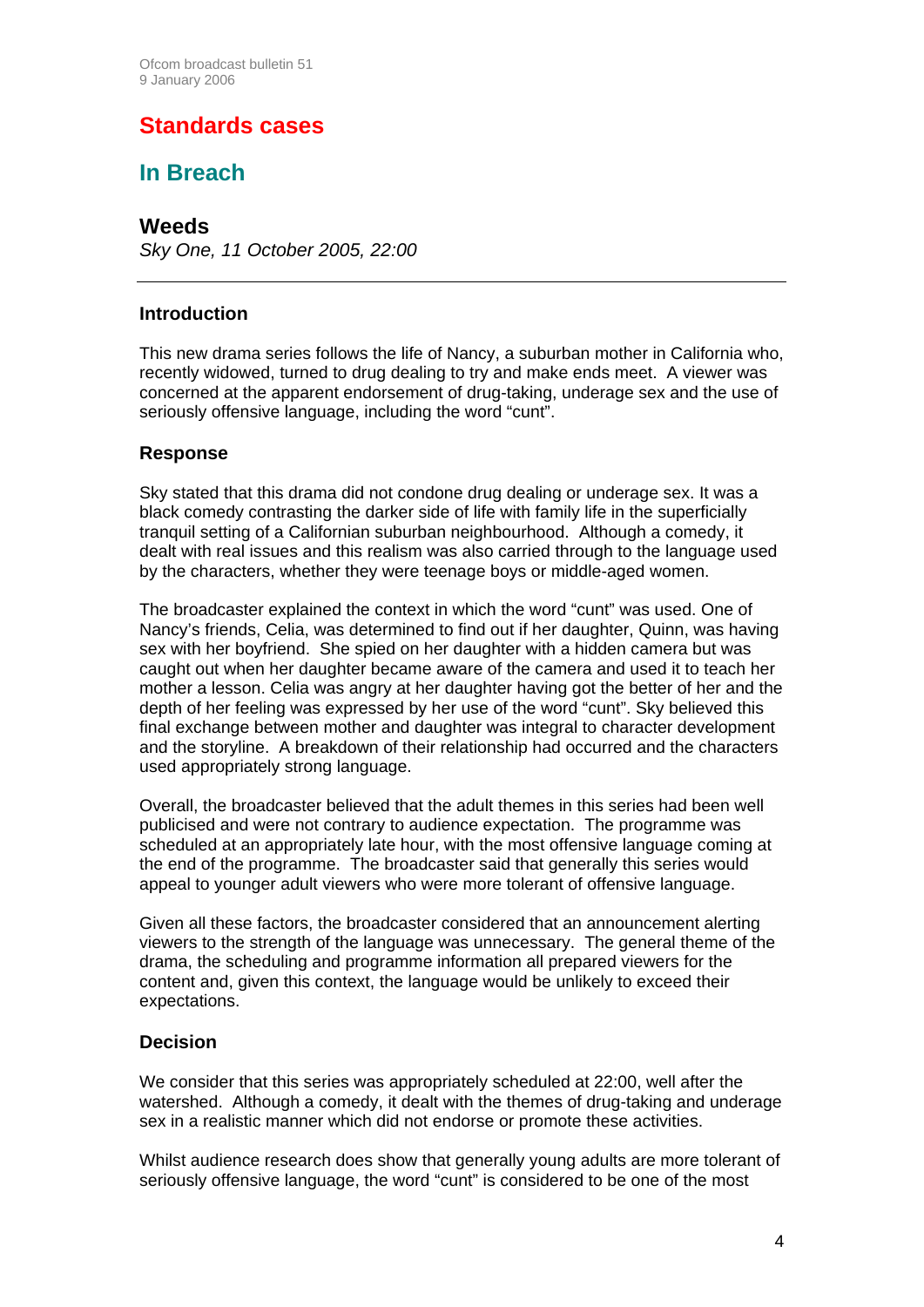offensive words to any audience. In the context of this drama, we do not believe that most viewers would have been offended by the use of this language, but there was a possibility that some viewers would have been unprepared for the amount and level of swearing in the first episode of this new series.

The Broadcasting Code requires broadcasters to provide "appropriate information to assist in avoiding or minimising offence" if programmes contain material which may cause offence. Announcements alerting viewers to potentially offensive material may not always be necessary.

This was a new drama, broadcast on a general entertainment channel, which was unfamiliar to the audience and it contained strong offensive language from the outset, including the word "cunt". The pre-publicity for this series would have given viewers an indication of the themes of this drama, but neither this nor the title of the series would necessarily have indicated the strength of language used. Given these factors, we believe that information informing viewers of the content should have been given. This would have provided viewers with the necessary information to make an informed decision whether to view this programme.

**Breach of Rule 2.3 (generally accepted standards – "appropriate information")**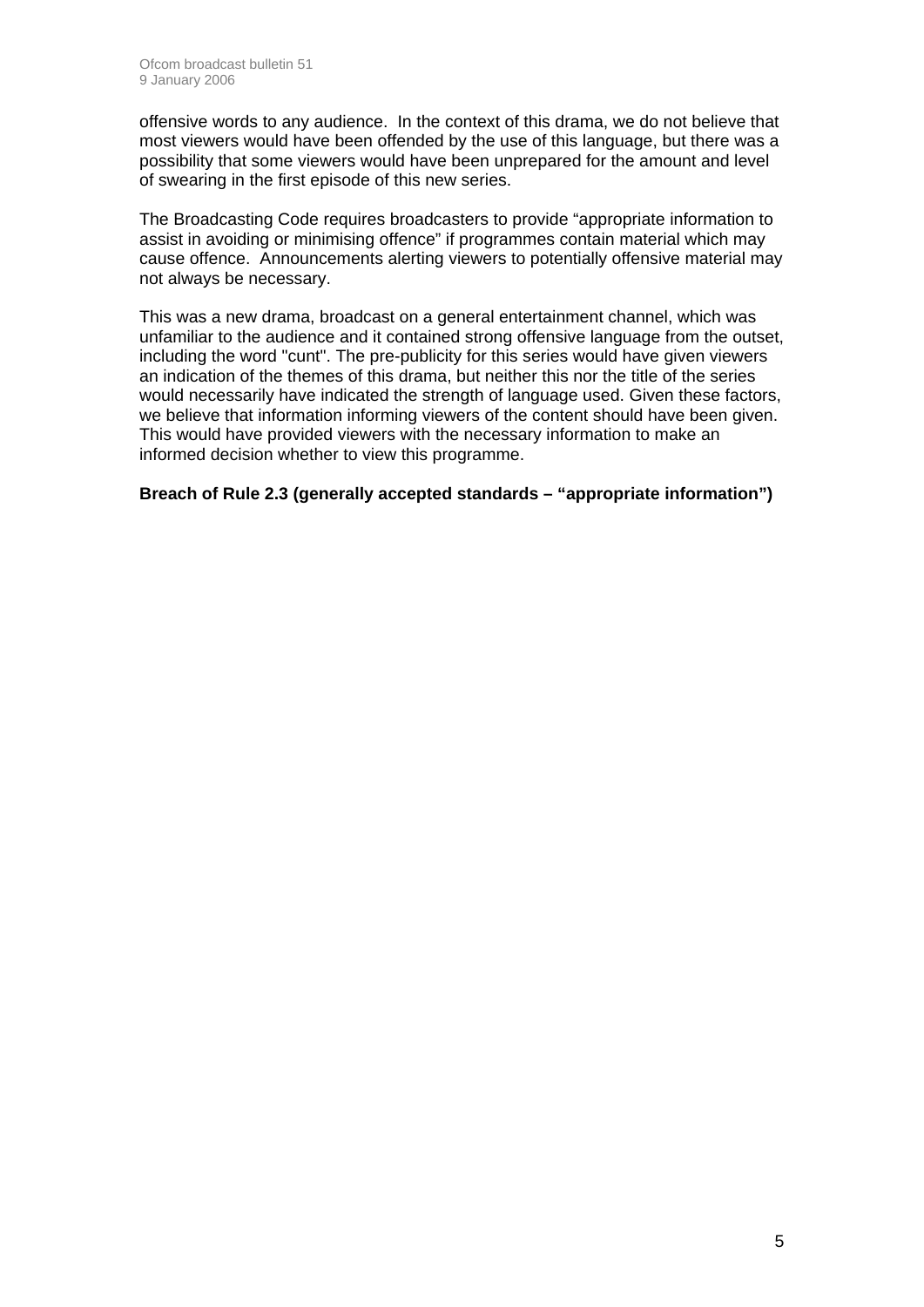# **Resolved**

**Eric Hall**  *BBC Essex, 6 November 2005, 15:00*

#### **Introduction**

A listener entered a station competition believing the prize to be a shopping trip to New York – the prize described by the presenter. The complainant won the competition, was called back by the broadcaster and taken to air. The presenter asked her if she had ever been to New York. The complainant believed "he was just being silly" when, a little later, he said that he could not afford to send her to New York.

A few days later, she received her prize, which was a "...CD, a car sticker and a card with pictures of BBC Essex DJs." The complainant believed that she had been humiliated on air and that the presenter had "abused the trust and reputation of the BBC."

#### **Response**

The BBC apologised for the disappointment experienced by the complainant, adding that it had not intended to humiliate her. Part of the presenter's style was to introduce competitions "with the mention of a prize he'd like to be able to offer, but can't because of lack of funds", which he usually made clear immediately. The broadcaster added that the terms in which this was normally expressed have become something of a catchphrase, with some listeners calling in to say "they'd like to give the answer, but can't." On this occasion, however, the presenter was distracted by a typing error in the title of a song – the subject of the competition. As a result, he omitted to mention "the usual disclaimer" until later, when he was in conversation with the complainant.

The broadcaster assured us that the station's editor had reminded the presenter of the importance of not misleading the audience about prizes they can expect. It added that the presenter had written a personal apology to the complainant and the editor had spoken to her, with reassurance that what had happened was the result of an unfortunate error, not deliberate deception.

#### **Decision**

Rule 2.11 of the Broadcasting Code requires that "competitions should be conducted fairly, prizes should be described accurately and rules should be clear and appropriately made known".

Listeners unfamiliar with the presenter's usual catchphrase were likely to have expected the prize of a shopping trip to New York if they had won the competition. However, we understand how this misunderstanding came about and welcome the broadcaster's recognition of the importance of a clear disclaimer. In view of the BBC's apology, actions and assurance to the complainant, we consider the matter resolved.

#### **Complaint resolved**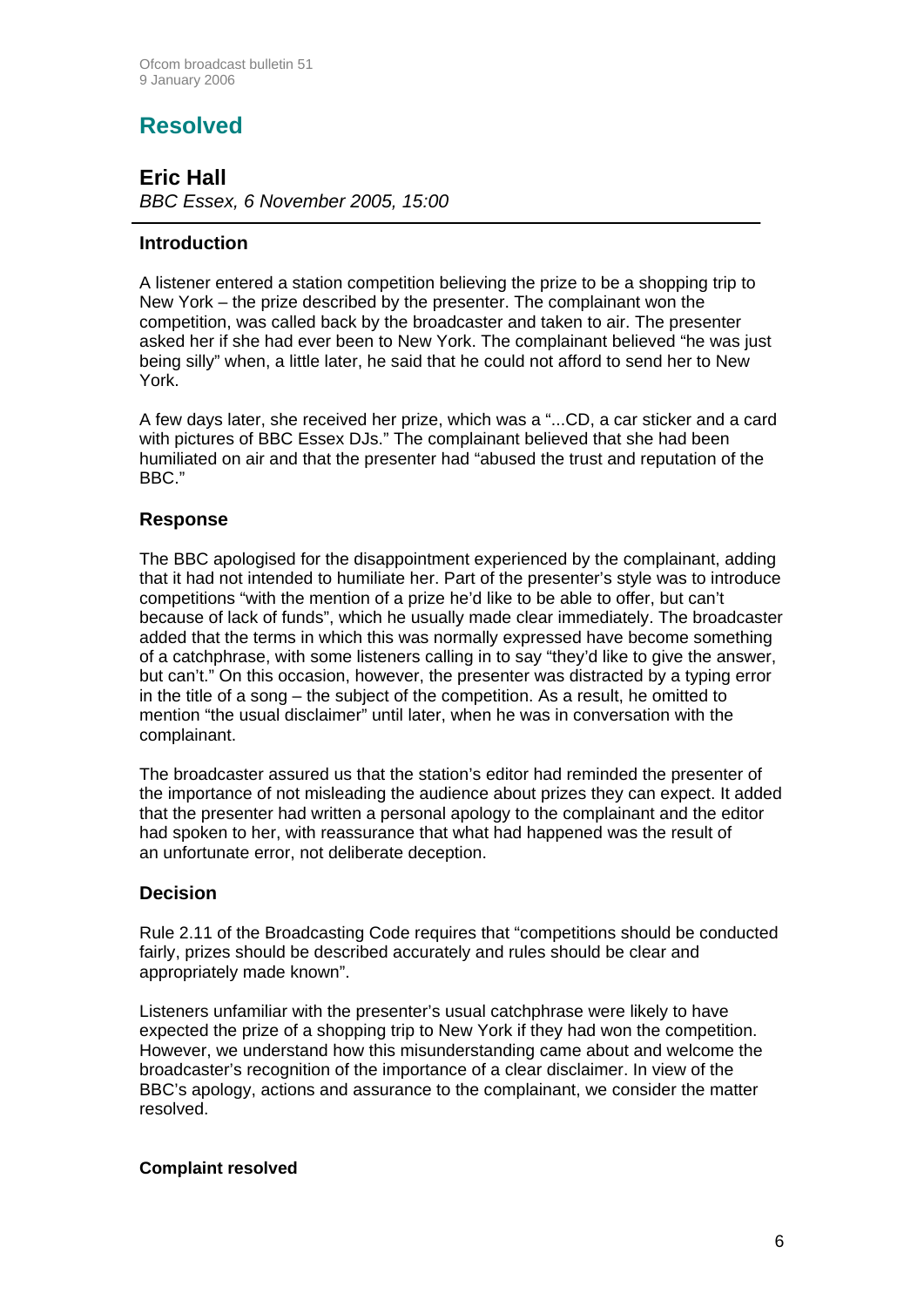#### **97.4 Rock FM**  *19 November 2005, 11:05*

#### **Introduction**

A listener complained that while he was listening with his young child, he heard the presenter use the word *'bastard'*.

#### **Response**

Rock FM explained that the swearing had occurred during an item in which listeners had been invited to text in the names of celebrities they found irritating. The response was much greater than expected and the presenter had quite a task selecting those to read on-air. Although he passed over many, including several because of inappropriate language, in haste he inadvertently read one of the texts verbatim.

Rock FM's management apologised for any offence caused by the feature. The presenter had been spoken to immediately after the incident and he recognised that the use of the word was unacceptable at that time of day. The station took the view that it was a regrettable error of judgement, made on the spur of the moment during a particularly busy segment of the programme. It was confident that the action taken would prevent any future occurrence.

#### **Decision**

In view of the action taken by the broadcaster, we consider the matter resolved.

#### **Complaint resolved**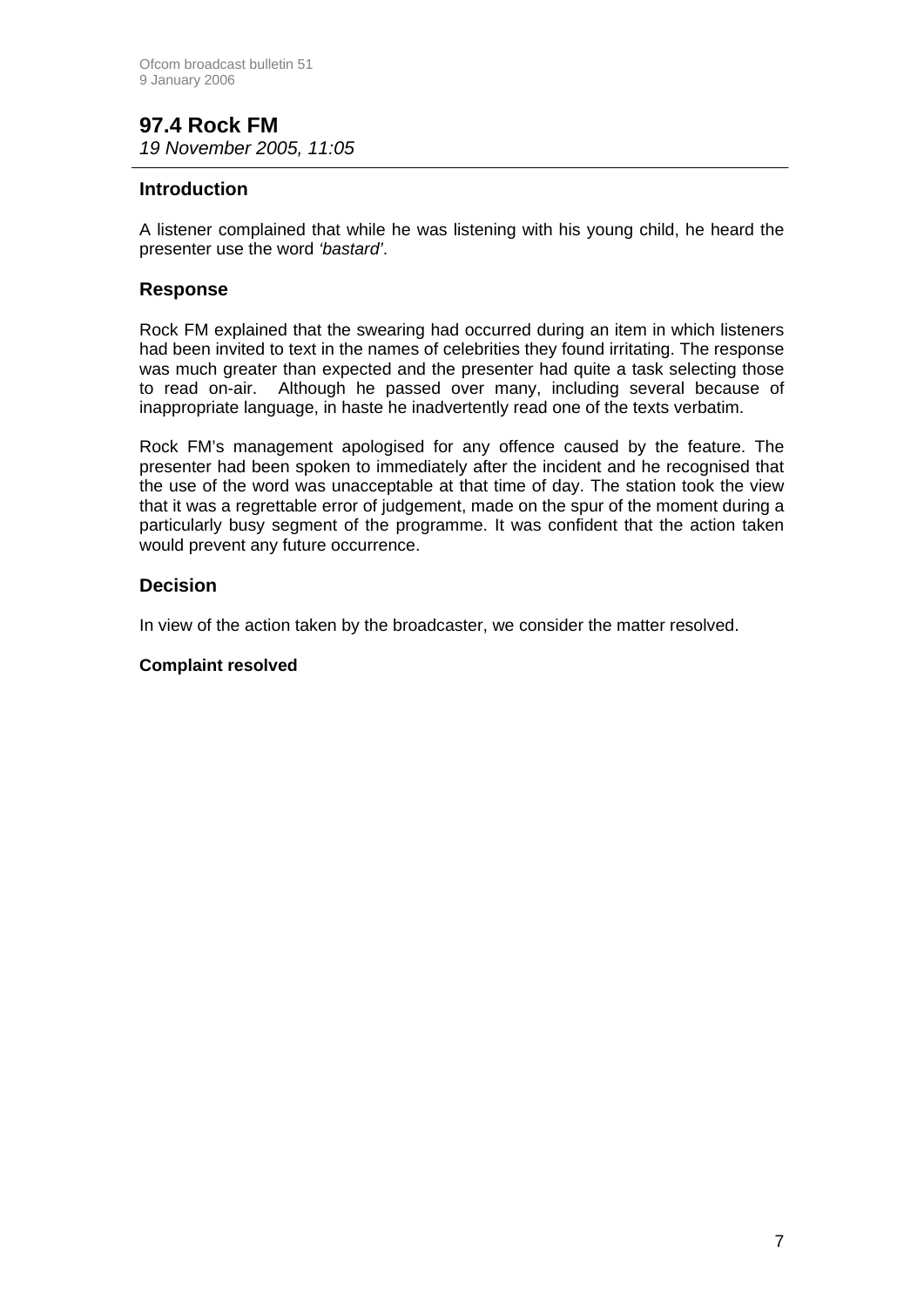### **Sponsorship Credit – Factory Direct**

*Metro Radio, various times and dates in November and December 2005*

#### **Introduction**

Factory Direct sponsored Metro Radio's three day weather forecast. Factory Direct's credit claimed: "No one saves you more money." Budget Windows, a competitor, questioned whether the claim could be substantiated.

#### **Response**

Metro Radio assured us that care was taken to ensure sponsor credits were Code compliant. The broadcaster said that while adequate substantiation had not been obtained prior to broadcast, the station management had noticed the content of the credit and were already in the process of amending it when Ofcom alerted them to the complaint.

It therefore regretted its mistake on this occasion, adding that those responsible had been reminded of the requirements of Section 2 Rule 3c (Misleadingness) and Rule 6 (Fair Comparisons) of the BCAP Radio Advertising Standards Code.

#### **Decision**

The broadcaster's clearance procedures had failed to identify the potential for a misleading claim in the sponsor's credit on this occasion. However we welcome the prompt action and assurances of station management, which we believe resolves the matter.

#### **Complaint resolved**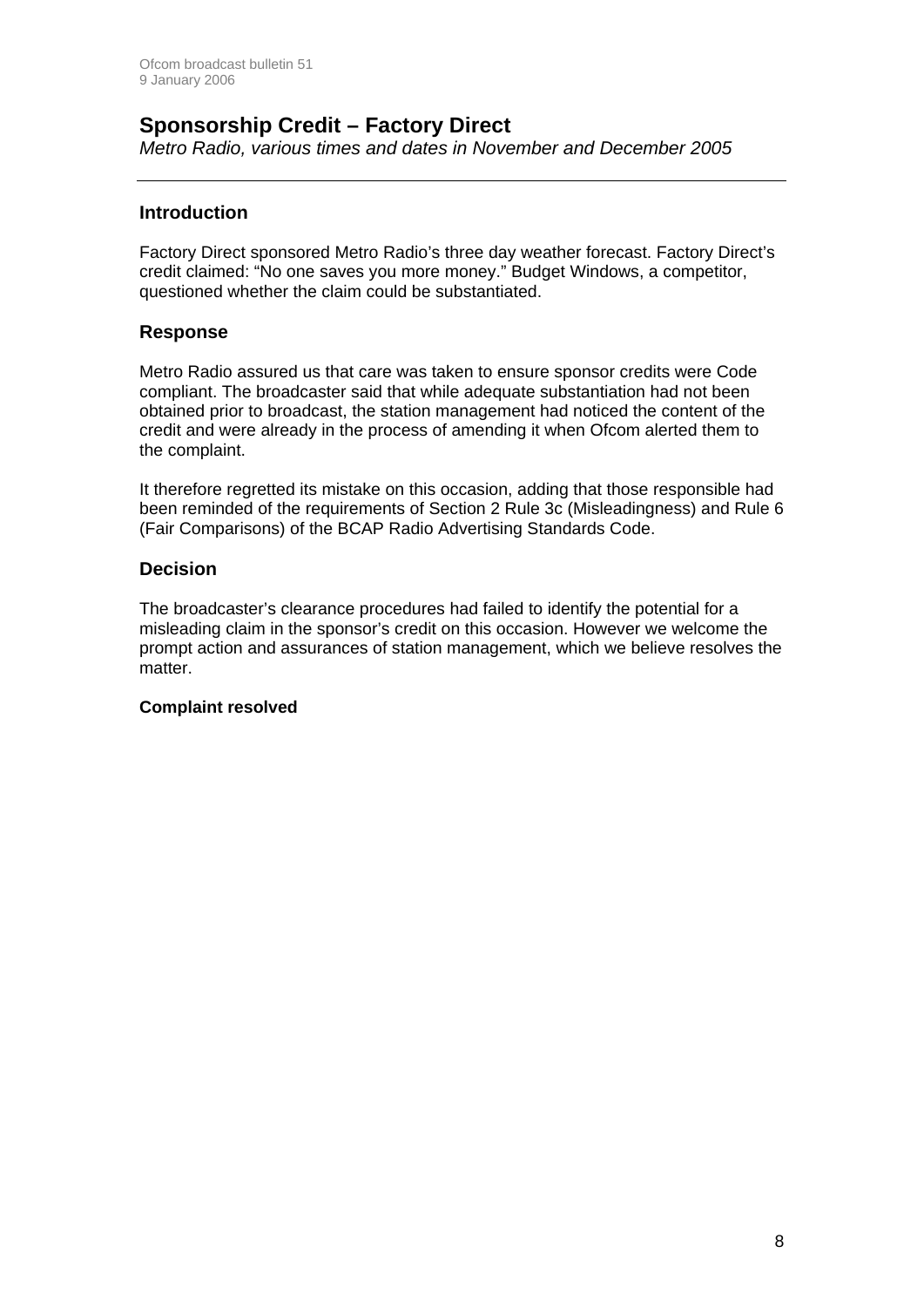# **Bikini Beach**

*Lucky Star TV, 6 September 2005, 23:00*

#### **Introduction**

In the game, *Which Flag(s) are Incorrect?* nine flags were shown on screen. Viewers were invited to call a premium rate number to answer the question. One viewer believed that the answer provided at the end of the game was incorrect.

#### **Response**

Telecoms TV accepted that it had made an error but assured us that it had a thorough and precise checking procedure, which had resulted in only 4 mistakes in over 3,000 similar games. It apologised for the inconvenience caused to viewers and had taken steps to try to locate the one player who had actually provided the correct answer on air, so that they could be awarded the prize.

#### **Decision**

Rule 2.11 of the Broadcasting Code requires, among other things, that "competitions should be run fairly…". We welcome the broadcaster's action and assurance, which we believe resolves the matter on this occasion. However we would be concerned by any recurrence.

#### **Complaint resolved**

**Information about the ICSTIS consultation concerning TV quiz channels/programmes using premium rate lines was published in Bulletin 46**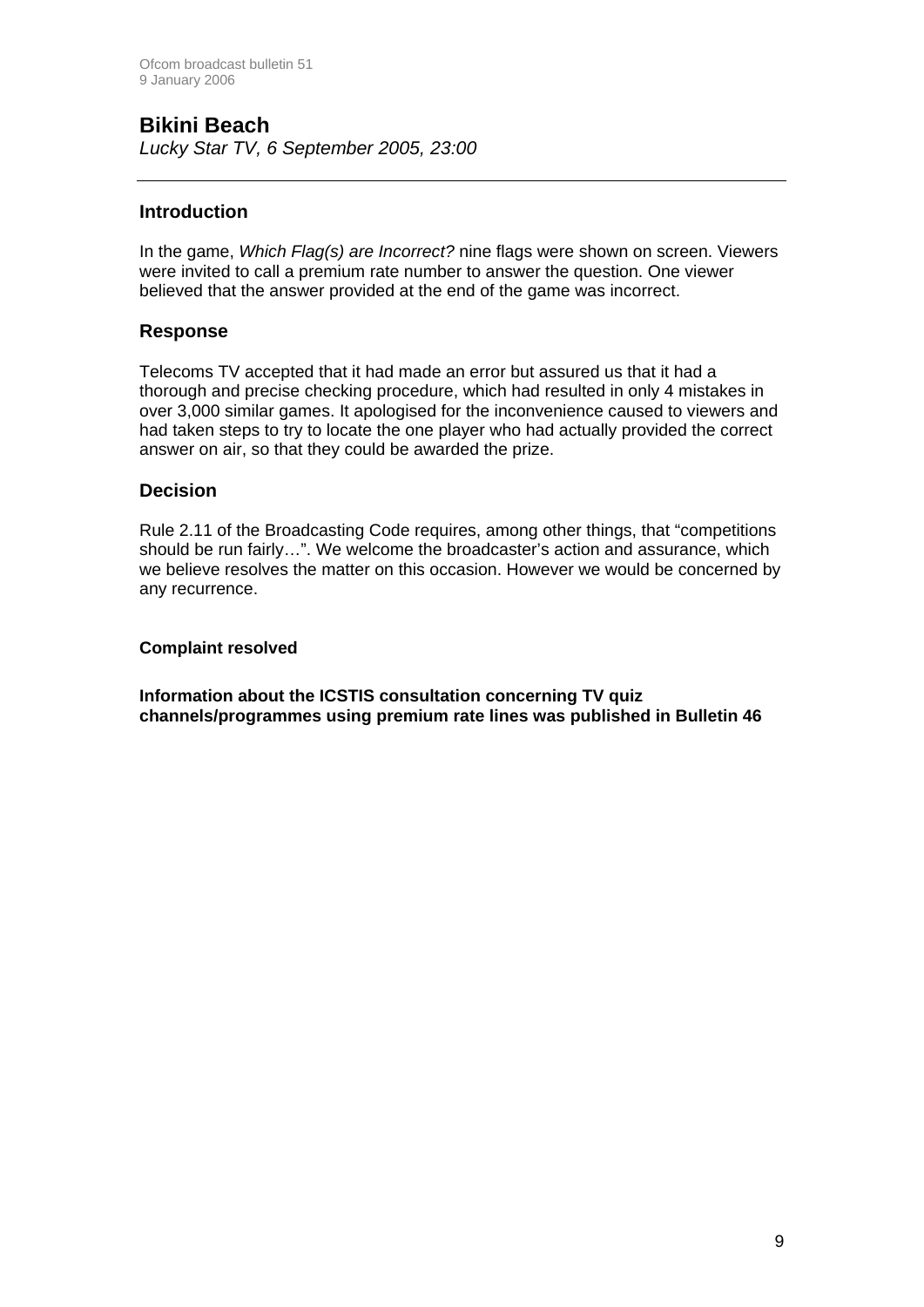# **Not in Breach**

**The F Word**  *Channel 4, 15 December 2005, 20:00*

#### **Introduction**

This is a new series featuring Gordon Ramsay looking at a wide range of aspects in the food and catering industry. Produced in a contemporary style, it features both light-hearted and more challenging items. In this episode, the presenter arranges for the slaughter of a number of turkeys in preparation for Christmas. The turkeys had been brought from a specialist free-range farm to live in the garden of Gordon Ramsay's family home at the start of the series.

27 viewers complained that the slaughter of the turkeys was distressing and that it was unnecessary to show it, particularly before the 21:00 watershed when younger viewers may have been watching.

18 viewers also wrote in support of the item and to counter reported complaints to Ofcom and Channel 4.

#### **Decision**

It was clear from the first programme in the series that the turkeys were bought specifically to be slaughtered for Christmas. In the introduction to that programme, Gordon Ramsay said: "I live in the city. I want my children to learn and understand where their food comes from." His wife added: "We are going to grow Christmas lunch. He [Gordon] wants to make the children understand that Christmas lunch comes from somewhere and not just the supermarket."

There were warnings at the beginning of the programme, which featured the slaughter, (broadcast on 15 December 2005) and before the event itself. The commentary to the programme said that the slaughter of the turkeys was performed by a licensed slaughterman and in a way that complied with current UK standards. Gordon Ramsay expressed the views that, nevertheless, this was a controversial event and, in some ways, hard to take when he pointed out that he felt in some way "guilty" as he prepared to bring the first turkey to the slaughter.

In our view, the issue as a whole was treated in a responsible and professional way. The clear intention from the outset was to explain both to the viewer and Gordon Ramsay's family the process which brings turkey meat to people's tables on Christmas day. While the procedure itself was shown in full, there were no unduly distressing scenes. We do not consider that the images were sufficiently distressing for them to have gone beyond generally accepted standards in this particular programme, on this channel at this time.

#### **Not in breach**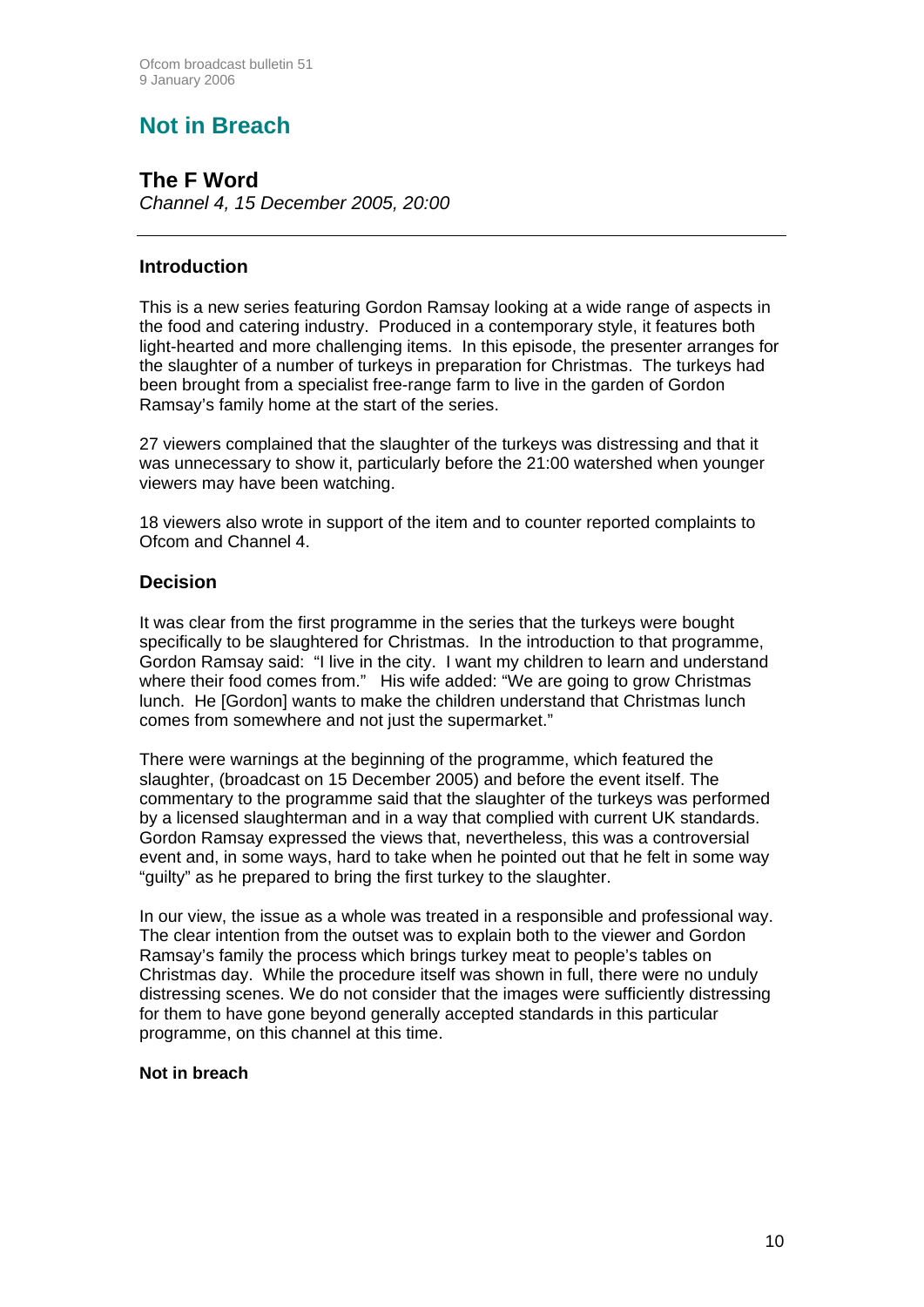### **Jamie's Great Escape**  *Channel 4, 9 November 2005, 20:30*

#### **Introduction**

This series features the celebrity chef Jamie Oliver travelling around Italy in a camper van, sampling the cuisine and culture of different regions. In this programme, Jamie was visiting a hill farmer who invited him to help prepare for a family feast. For that reason, Jamie was encouraged by the farmer to select a lamb and slaughter it. This Jamie did.

30 viewers complained that this material was not suitable for pre-watershed viewing and/or that such a practice is illegal in this country, since the animal needs to have been stunned first before being slaughtered.

#### **Decision**

The early scenes in the programme, and the presenter's commentary itself, made it clear Jamie Oliver would be slaughtering a lamb. It was clear from the programme that the presenter found it emotionally difficult to carry out his task but the lamb did not struggle or make any distressing noises. There was almost no blood shown, and, arguably, it was hard to see what was happening at all. The sequence concluded with a comment explaining that such events go on all the time and that this particular process was part and parcel of life in the region.

The presenter went on to criticise mass, mechanical slaughter and suggested that if people had found the scenes distressing then perhaps they should consider becoming vegetarian.

We consider that the programme treated the matter responsibly and informatively. There were no graphic distressing scenes and the programme sought to reflect a tradition that has been going on throughout the world, and in that particular part of Italy, for thousands of years. Whilst it may be illegal to slaughter animals in the UK without stunning them first, the programme was clearly set in Italy and the audience would have been aware of that context, and the cultural differences that went with it. We also believe that it is unlikely that the programme would encourage anyone in this country to slaughter an animal illegally.

#### **Not in breach**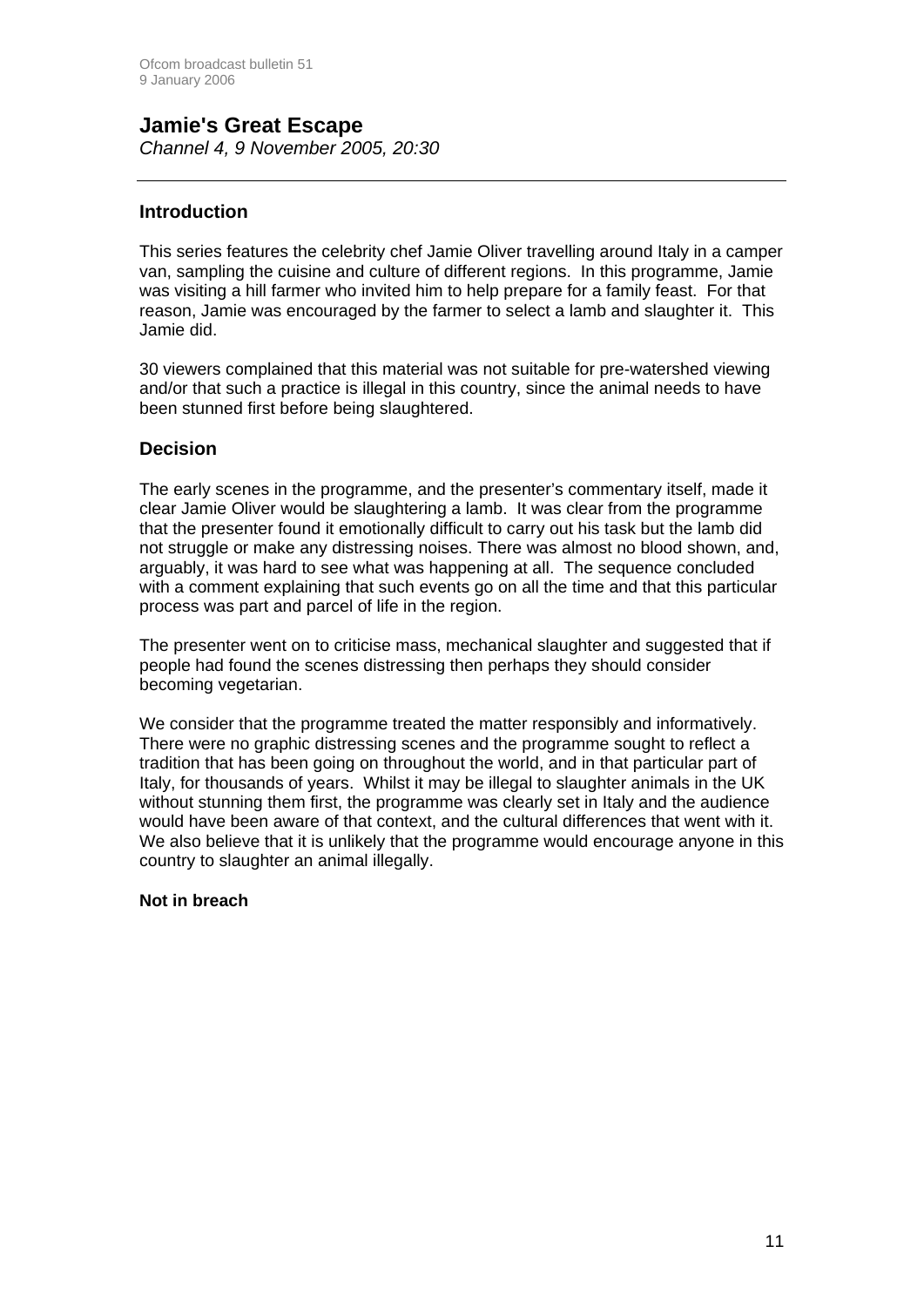# **The X Factor**

*ITV 1, 12 November 2005, 21:15*

#### **Introduction**

In this edition of the talent show, Sharon Osborne criticised one of the other judges, Louis Walsh, for choosing the 'Conway Sisters' over 'Maria'. Both Louis Walsh and the Conway Sisters are Irish.

In the course of this criticism she said: "It's a travesty. It's about where they are from and not about talent. It's like the Irish Mafia." 26 viewers complained that the comment regarding the Irish Mafia was racist and/or unacceptable.

#### **Decision**

This is an entertainment show where extreme emotions and often tempers are exposed. The expression was in the heat of an emotional moment – 'Maria', whom Sharon Osborne was sponsoring, was being rejected in favour of the 'Conway Sisters'. When it was followed by some boos from the audience, Sharon Osborne pointed out that she was part-Irish herself.

Insults have been exchanged between the judges over this and the previous series. The presenter gave Louis the opportunity to respond to the particular remark and he chose not to. She then gave 'Maria' the opportunity to continue the Irish theme but she preferred to accept Louis' reasoning for his choice – that it was "from the heart". In effect, the use of that particular expression had been addressed and dealt with within the context of the programme.

The use of the expression 'mafia' after almost any social group or nationality is a common occurrence in the English language. Its use is usually to imply that there is a preferential attitude operating to the detriment of the person using the expression. The expression was used in this context as an attack on exclusivity. We therefore do not believe that the remark was a deliberate attempt to denigrate Irish people in general or that the programme went beyond generally accepted standards.

#### **Not in breach**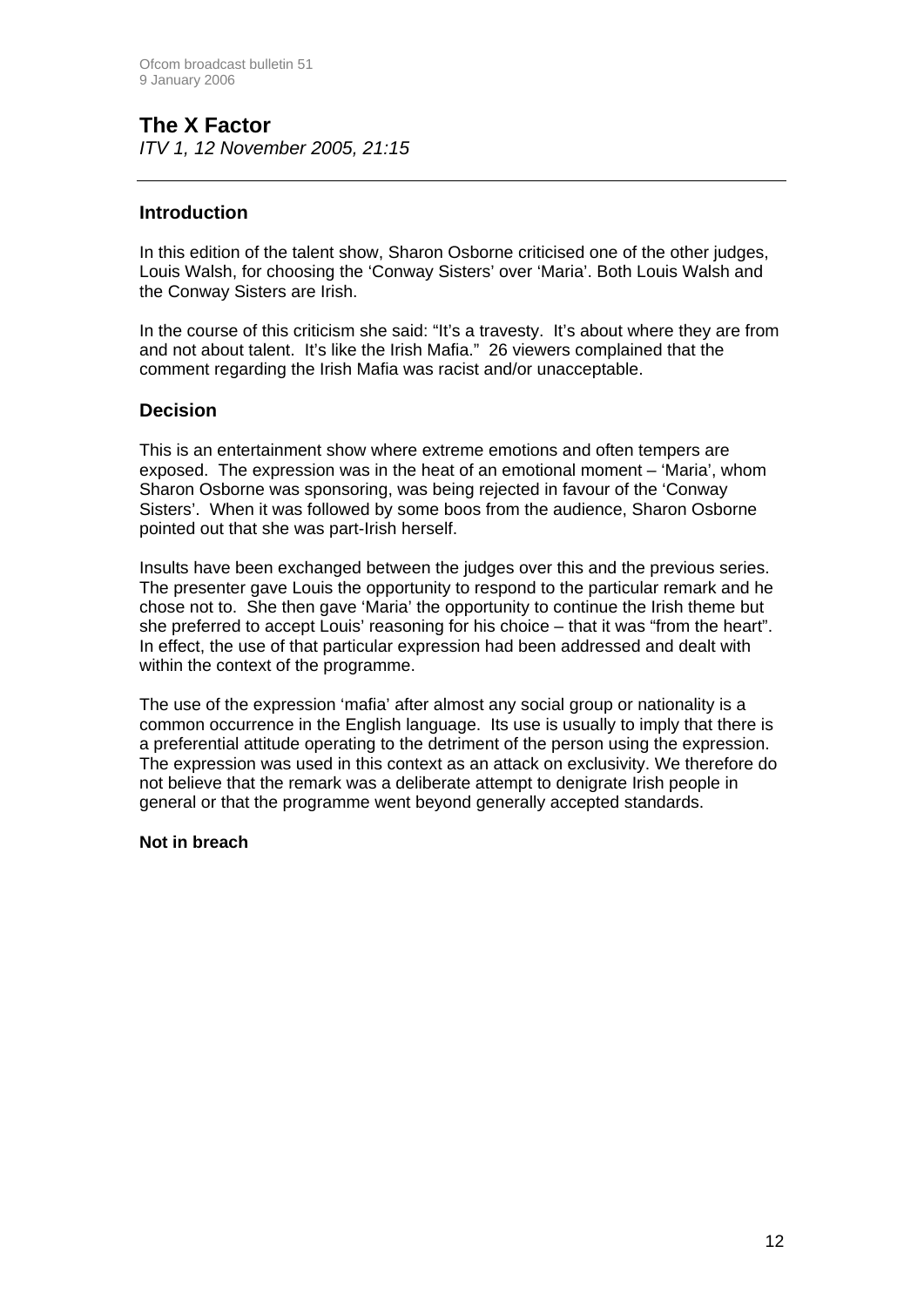# **Fairness and Privacy Cases**

# **Upheld/Upheld in Part**

### **Complaint by Waitt & Co Solicitors on behalf of Mr Jason Berry**

*South East Today, BBC1, 11 August 2004* 

**Summary:** Ofcom has upheld in part a complaint of unfair treatment about this regional news programme. It has not upheld a complaint of unwarranted infringement of privacy. This programme referred to the death of Jessica Leigh who died after being struck by a vehicle driven by Mr Jason Berry. Mr Berry complained that the programme presented the facts of his driving conviction in an unfair and misleading way. Mr Berry complained that his privacy was unwarrantably infringed in that he was subjected to abuse and had been ostracised by his local community as a result of the programme.

Ofcom found unfairness to Mr Berry in the following respects:

- It was misleading to state that "it was proved in court that [Mr Berry] was travelling at around 50 mph" and would have been likely to have led viewers to have reached an unfair conclusion about the extent of Mr Berry's recklessness.
- The programme did not give the necessary context behind the reasons Mr Berry did not receive a custodial sentence and was likely to have left viewers with the impression that Mr Berry had somehow 'got off'.
- The programme's description of the accident itself did not fully reflect what was found by the court at Mr Berry's trial. Ofcom considered that by not including the fact that Jessica Leigh had stepped out into the path of the vehicle when the pedestrian crossing light was red, the report had misrepresented the circumstances of the accident.

Ofcom found no unfairness to Mr Berry in the following respects:

- Although the programme incorrectly referred to the accident having occurred a year later than it actually did there was no evidence to suggest that this inaccuracy resulted in unfairness to Mr Berry. Moreover, the date of the accident in itself was not likely to have materially affected viewers' understanding of Mr Berry's case or the nature of his offence.
- It was not incumbent on the programme-maker to have referred to the secondary effects or consequences of Mr Berry's conviction.
- The statement in the programme that "under the law, because he was not under the influence of drink or drugs, her death could not be taken into account for his sentence into careless driving" was inaccurate but did not suggest that Mr Berry had been suspected of being under the influence of drink or drugs at the time of the accident.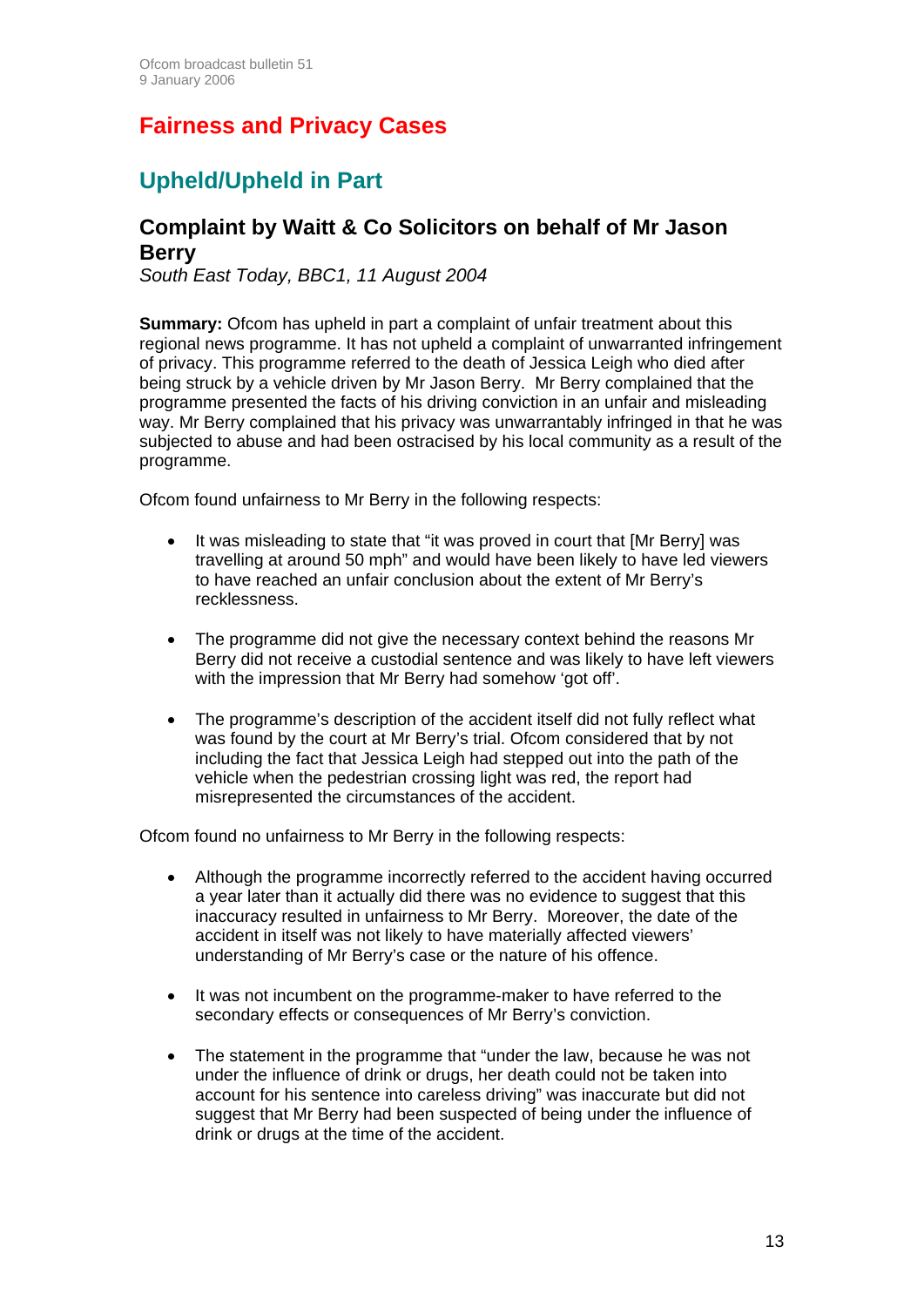- It was made sufficiently clear to viewers that the reference by the reporter to Mr Berry's case not being the only example of "lenient sentencing", was a criticism of the current legal system in relation to sentencing in motoring offences and was not directed at Mr Berry personally.
- The lack of a view from someone opposed to the government's proposals to review sentencing policy in relation to certain motoring offences was not a fairness and privacy matter relating to Mr Berry but an issue of impartiality on a matter of political controversy or relating to current public policy. This was not unfair to Mr Berry.
- Although not all the details of Mr Berry's case were fairly represented in all the circumstances this did not mean, in itself, that Mr Berry or his solicitor should have been offered an opportunity to respond.

Finally, the programme did not disclose any information about Mr Berry or his personal life that was inherently private. Mr Berry's conviction and sentence were a matter of public record and, as such, were in the public domain. In these circumstances, Ofcom took the view that the reference in the programme to Mr Berry's case did not amount to an infringement of his privacy.

#### **Introduction**

This regional news item reported on the Government's proposal to review motoring law in the light of what it perceived to be public concern about lenient sentencing. The report referred to the death of Jessica Leigh who died after being struck by a vehicle driven by Mr Jason Berry. Mr Berry, who was named in the report, was prosecuted and found guilty of driving without due care and attention. He was fined £300 and his driving licence was endorsed with six penalty points. The report also featured interviews with Jessica's parents, who had collected 10,000 signatures in support of their campaign for tougher sentencing, and Mr Simon Collister of BRAKE, a charitable organisation that campaigned on issues relating to road safety.

Waitt & Co Solicitors complained to Ofcom on behalf of Mr Berry that he was treated unfairly in the programme and that his privacy was unwarrantably infringed in the programme as broadcast.

#### **The Complaint**

#### **Mr Berry's case**

In summary, Waitt & Co Solicitors complained on behalf of Mr Berry that:

- a) The programme incorrectly stated that the accident happened "last September", thereby giving the impression that the accident occurred in September 2003 when, in fact, it happened in September 2002.
- b) The programme incorrectly stated that "It was proved in Court that he (Jason Berry) was travelling at around 50 miles an hour". The magistrates heard conflicting evidence regarding the speed at which Mr Berry was travelling. It did not make any finding as to the exact speed at which he was travelling, though it was accepted that he was travelling above the legal speed limit.
- c) The programme stated that Mr Berry was fined "just £300" and had his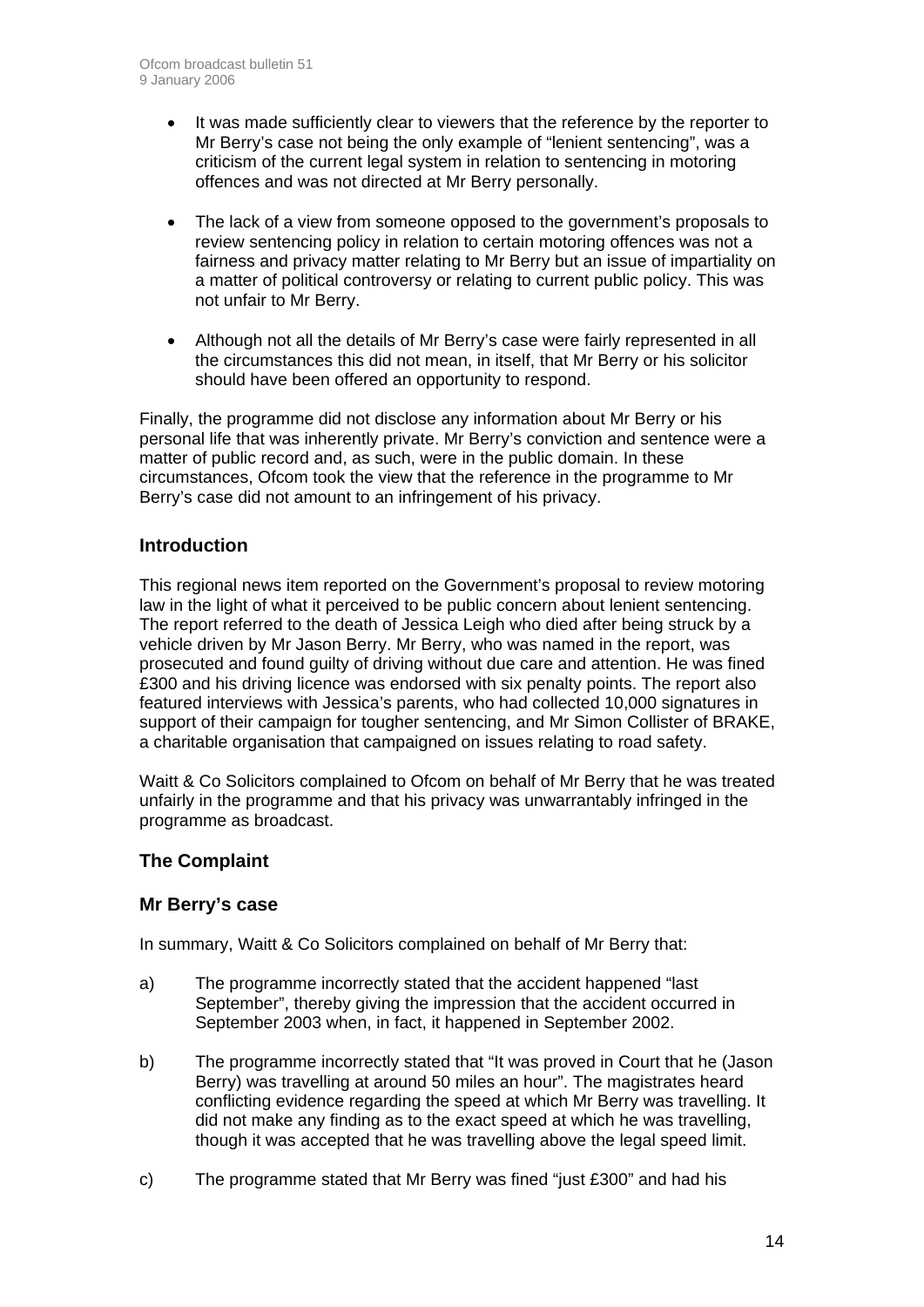licence endorsed with six penalty points. This was misleading as it did not reflect the totality of the sentence and its effect on Mr Berry. In addition to the fine and penalty points, Mr Berry was ordered to pay £700 towards prosecution costs and, because Mr Berry was a "new driver", the effect of the six penalty point endorsement was that his licence was revoked and he would be required to retake both his driving test and theory test.

- d) The programme inaccurately and misleadingly stated that Mr Berry "avoided" prison because he was convicted of careless and not dangerous driving. A custodial sentence was never an option available to the court and to say that Mr Berry "avoided" prison, suggested his case had "slipped through the net" or had narrowly missed a stronger prosecution. A more even-handed report would have included comments from the Crown Prosecution Service as to why a particular charge was preferred over another.
- e) The programme stated that Jessica was crossing the road with friends. This description of the accident was misleading as it omitted a key finding of the court that "Jessica had stepped out (…) against a red pedestrian crossing light". This important piece of evidence was a factor taken into account by the court when reaching its sentencing decision.
- f) The programme stated that "under the law, as he [Mr Berry] was not on drink and drugs they [the magistrates] could not take into account the death". The presence of drink or drugs is not a prerequisite of an enhanced sentence: A court may impose an enhanced sentence where death results. The report did not make it clear that there was never any suggestion that Jason Berry had been taking drink or drugs when the accident occurred.
- g) The programme stated that Jessica's was not the only case of lenient sentencing and then led into a commentary on two other cases in which the drivers were imprisoned. The comments made by the reporter were an opinion that was put forward without any opposing view. Drawing parallels between Mr Berry's case and the two cases without further qualification was misleading.
- h) The programme included an interview with Mr Collister of BRAKE, but failed to include the views of an impartial lawyer, the Crown Prosecution Service or the court to comment on the distinctions between the various offences and penalties where death arises out of an accident.
- i) Neither Mr Berry nor his solicitors were given the opportunity to comment.
- j) The programme infringed Mr Berry's privacy in the programme as broadcast. As a result of the report, Mr Berry had been subjected to abuse and has been ostracised by his local community.

#### **The BBC's case**

In summary, the BBC responded that:

a) It was accepted that the programme incorrectly stated when the accident occurred. The BBC, who had apologised for the error in earlier correspondence with the complainant, said that the error did not affect the substance of the report or raise any issue of fairness or privacy.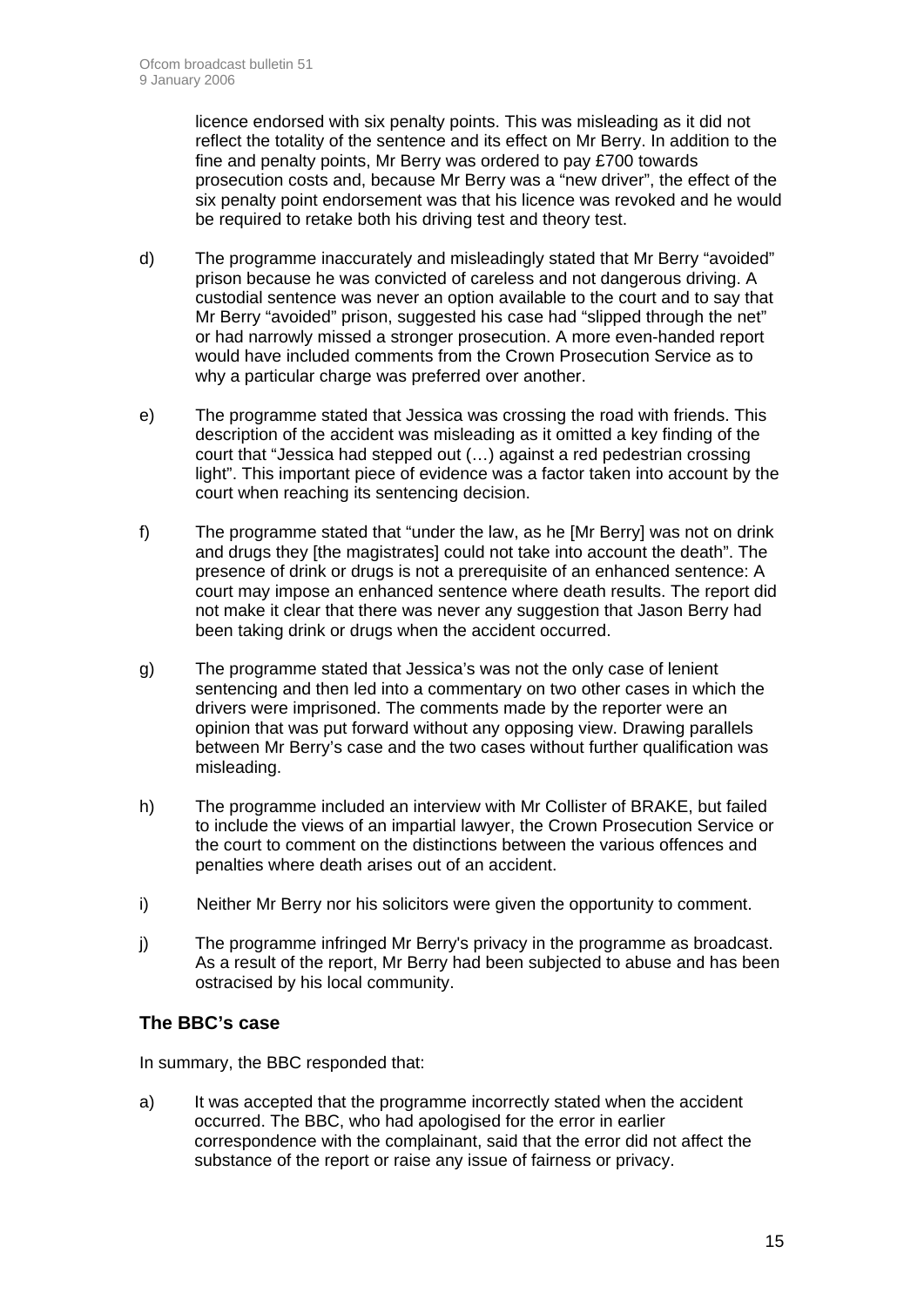- b) The BBC said that Jessica's mother had told the reporter that "it was proved in court that Berry was travelling at around 50mph". However, it was accepted that this statement was inaccurate and that the reporter should have checked it.
- c) The BBC said that the entry in the court register relating to Mr Berry's sentence read "Fine only. Licence endorsed with 6 penalty points". The reporter's statement was therefore a correct account of the sentence. The report did not include cost orders for any of the cases mentioned. This was consistent with previous reports broadcast at the time of the court case. As for the effect of the addition of these six points to Mr Berry's existing total, there was no unfairness in not drawing attention to this in the context of the report.
- d) The BBC accepted that Mr Berry could not have been convicted and sentenced for an offence with which he was not charged, and that the choice of charge was a matter for the Crown Prosecution Service. The BBC said that viewers would have been well aware that it was not the defendant who decided the charge and that they would not have seen any implication of avoidance on Mr Berry's part. However, the point of the statement, and the reason why the case attracted public attention was that, as the law stood, situations arose where drivers who have killed people in the course of committing a traffic offence might not have faced, as many would view, an appropriate and proportionate penalty.
- e) The BBC said that it was stated in court, and subsequently reported, that a friend of Jessica who had been with her at the time of the accident said that "Jessica couldn't have been a couple of steps into the road when he [Mr Berry] hit her". The BBC said that this was a fair account of the accident. Although it was not disputed that Jessica had stepped out against a red pedestrian light, the court did conclude that Mr Berry had been travelling above the legal speed limit and in any event at a speed inappropriate for the circumstances of the busy town centre junction where the accident occurred. Had Mr Berry been driving with due care and attention, the accident might not have occurred, or if it had occurred, might not have had fatal consequences.
- f) The report did not suggest that Mr Berry had taken drink or drugs. The BBC admit that the presence of drink or drugs is not a prerequisite for an enhanced sentence, but that this seemed to be a matter of law rather than a matter of unfairness to Mr Berry.
- g) The BBC said that a sentence of a £300 fine and six penalty points endorsed on a licence for an offence which resulted in death could be reasonably described as lenient, even though it might be the most appropriate court sentence in light of the options available in cases of driving without due care and attention. It was precisely because the options were so limited in relation to this offence that the issue was one of public concern. The BBC said that the item made it clear to viewers that the other two cases referred to in the report were not being presented as being of equal gravity or similarity, but were presented to illustrate the perception of the law's leniency to which the cases had given rise.
- h) The BBC said that the item was not primarily about Mr Berry or the rights or wrongs of his case, but was about the fresh development in the debate about whether the law should be changed. It was therefore appropriate to include comment from a representative from a group who wanted to see a change in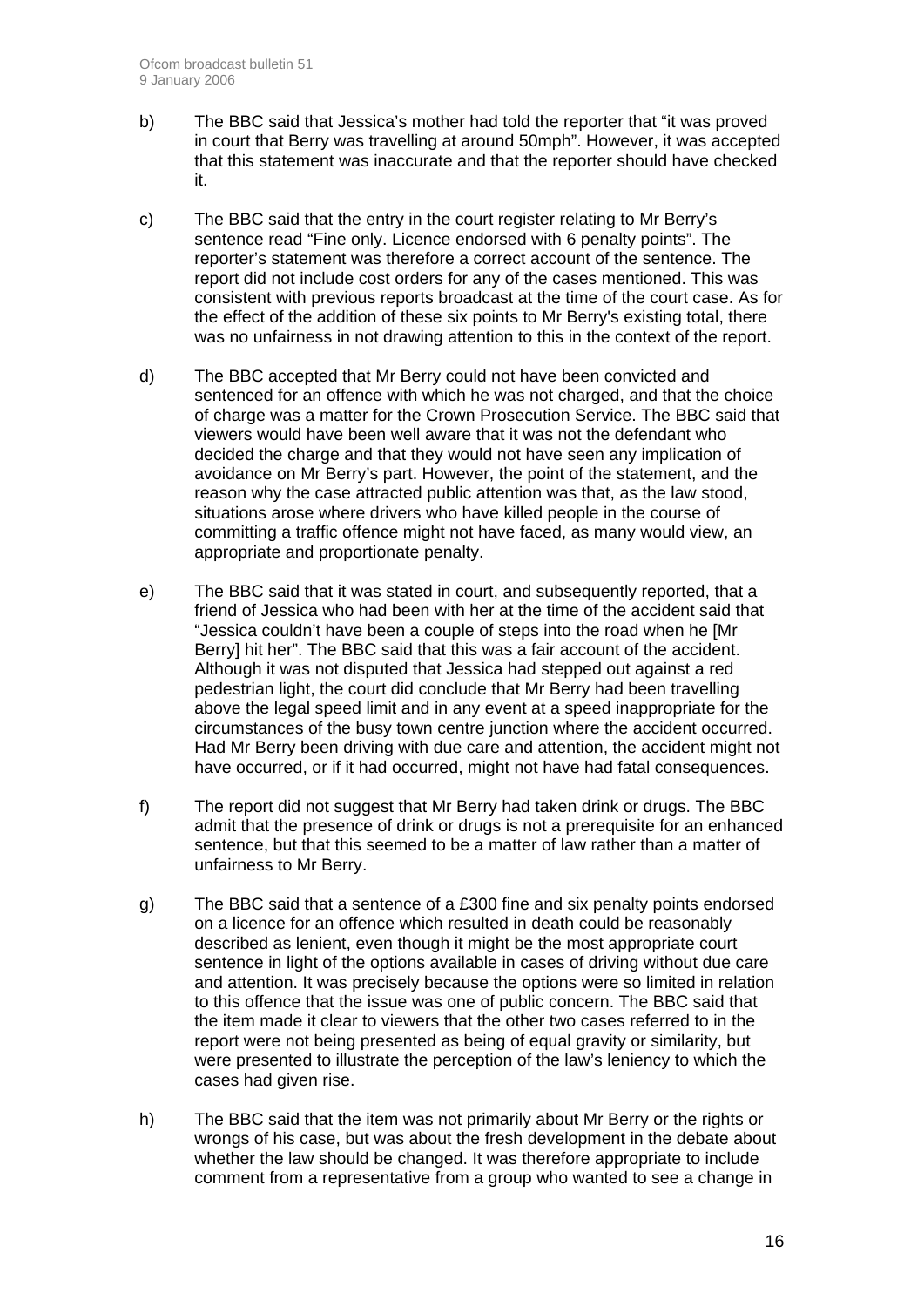the law. Whether the item should have included a contribution from someone who would argue that the law should remain unchanged raised issues of impartiality, rather than unfairness to Mr Berry.

- i) The BBC said that there was no obligation to invite comment from or on behalf of offenders on occasions when their offences are mentioned by way of illustration in a news story. There was an obligation to present the matters fairly which was an issue for Ofcom to decide.
- j) Mr Berry was convicted of a motoring offence which was a matter in the public domain. The issue of reviewing motoring law was a subject of intense public interest and, therefore, it was entirely legitimate for the BBC to report on it and refer to relevant cases. In this instance, the references to Mr Berry did not go beyond what was in the public domain.

#### **Decision**

Ofcom's statutory duties include the application, in the case of all television and radio services, of standards which provide adequate protection to members of the public and all other persons from unfair treatment in programmes included in such services and unwarranted infringements of privacy resulting from activities carried out for the purposes of such services.

In carrying out its duties, Ofcom has regard to the need to secure that these standards are applied in a manner that best guarantees an appropriate level of freedom of expression. Ofcom is also obliged to have regard in all cases, to principles which require regulatory activities to be transparent, accountable, proportionate, consistent and targeted only at cases in which action is needed.

In this case Ofcom found the following:

- a) Ofcom noted that the commentary was incorrect in referring to the accident having occurred a year later than it actually did and noted that the BBC had apologised to Mr Berry in earlier correspondence. However, while recognising the error, Ofcom has not seen any evidence to suggest that this inaccuracy resulted in unfairness to Mr Berry. Moreover, the date of the accident in itself is not likely to have materially affected viewers' understanding of Mr Berry's case or the nature of his offence.
- b) Ofcom noted that the BBC accepted that the report was wrong in stating that the court had proved that Mr Berry was travelling at around 50 mph. Broadcasters should take special care when their programmes are capable of adversely affecting the reputation of individuals. Although it was accepted by the court that Mr Berry exceeded the legal speed limit at the time of the accident in which a child was killed, it was misleading to state that "it was proved in court that [Mr Berry] was travelling at around 50 mph". Ofcom considered that this statement was misleading and had resulted in unfairness to Mr Berry, in that the statement would have been likely to have led viewers to have reached an unfair conclusion about the extent of his recklessness. In such circumstances, broadcasters should take reasonable care to satisfy themselves that all material facts have been considered before transmission and so far as possible are fairly represented. In this particular case, the programme-maker should have checked whether the statement by Jessica Leigh's mother that "it was proved in court that Berry was travelling at around 50 mph" was accurate. In this case, reasonable care had not been taken and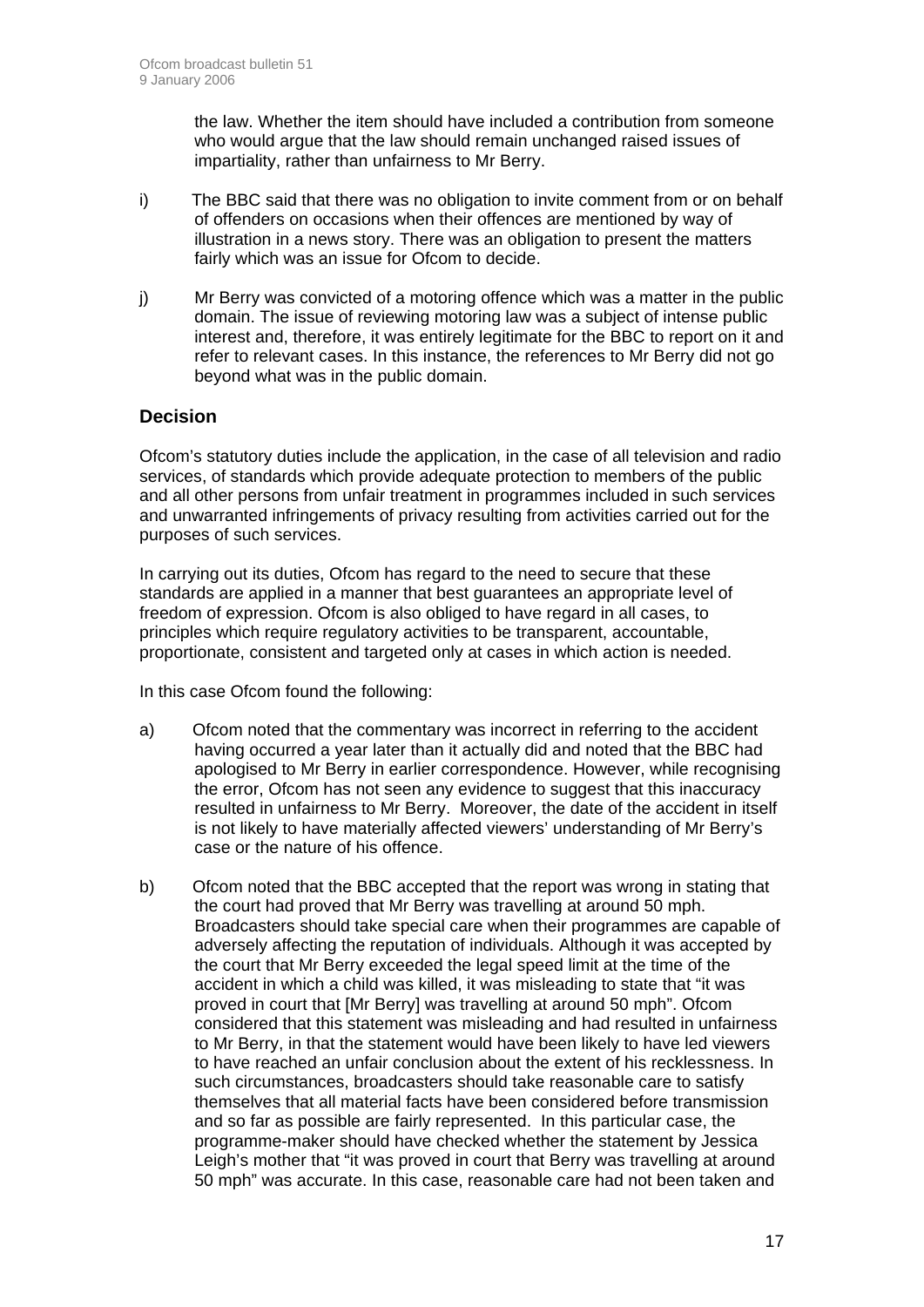the inaccuracy, in Ofcom's view, had led to unfairness to Mr Berry.

- c) Ofcom was satisfied that the report accurately and fairly represented the sentence of the court and that it was not incumbent on the programme-maker to have referred to the secondary effects of the sentencing on Mr Berry. The focus of the report had been on the debate about the supposed leniency of sentences in certain motoring offences, not on the effect of particular sentences on Mr Berry or on any of the other motorists convicted of an offence referred to in the report. In these circumstances, there was no unfairness to Mr Berry by not referring to the consequences flowing from his conviction.
- d) In Ofcom's view, the BBC did not give the necessary context behind the reasons Mr Berry did not receive a custodial sentence. The report in stating that: "the driver was given a fine and penalty points but avoided prison because he was convicted of careless and not dangerous driving" was likely to have left viewers with the impression that Mr Berry had somehow 'got off'. This is because the BBC did not explain at the appropriate time the differences in sentencing powers connected to careless and dangerous driving. This, taken in the context of the other inaccuracies in the report (referred to in this adjudication) was unfair to Mr Berry because the report did not make it clear that a custodial sentence was not a penalty that was available to the court in his case; and Ofcom was not satisfied that viewers would necessarily have been aware of the technical differences between dangerous and careless driving and the penalties available to the court in respect of each offence.
- e) Ofcom considered that the report's description of the accident itself did not fully reflect what was found by the court at Mr Berry's trial. Although there was no question that Mr Berry was exceeding the legal speed limit and was found guilty of driving without due care and attention, Ofcom considered that by not including the fact that Jessica Leigh had stepped out into the path of the vehicle when the pedestrian crossing light was red, the report had misrepresented the circumstances of the accident. Ofcom took the view that this resulted in unfairness to Mr Berry.
- f) Ofcom noted the BBC's acceptance that the presence of drink or drugs was not a prerequisite for an enhanced sentence. However, in Ofcom's view, the legal inaccuracy in the statement "under the law, because he was not under the influence of drink or drugs, her death could not be taken into account for his sentence into careless driving" did not, in itself, result in unfairness to Mr Berry. It did not, in any way, suggest that Mr Berry had been suspected of being under the influence of drink or drugs at the time of the accident. There was therefore no unfairness to Mr Berry in this respect.
- g) Ofcom considered that it was made sufficiently clear to viewers that the reference by the reporter to Mr Berry's case not being the only example of "lenient sentencing", was a criticism of the current legal system in relation to sentencing in motoring offences and was not directed at Mr Berry personally. In the circumstances therefore, Ofcom was satisfied that the reference to lenient sentencing did not result in unfairness to Mr Berry.
- h) Whether BBC South East Today should have broadcast in the programme a view from someone opposed to the government's proposals to review sentencing policy in relation to certain motoring offences is not a fairness and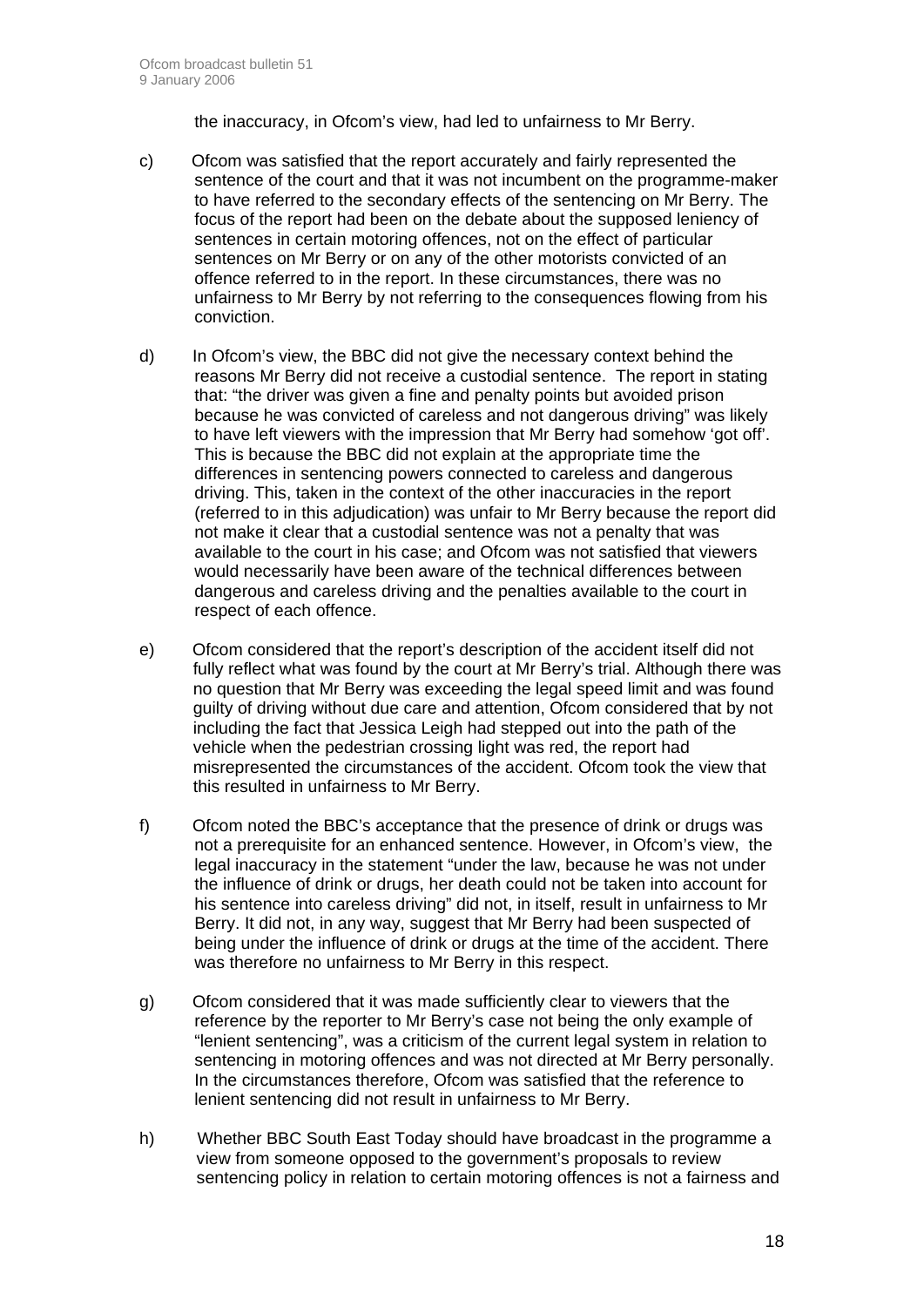privacy matter relating to Mr Berry but an issue of impartiality on a matter of political controversy or relating to current public policy. As such, the lack of such a view in the programme did not result in any unfairness to Mr Berry.

- i) Where decided legal cases are referred to in programmes, broadcasters have no obligation to provide persons convicted of offences with an opportunity to comment on their cases where the programme's presentation of these matters stays within the bounds of what has already been proven to the satisfaction of the court. Ofcom did not therefore consider that it was unfair in itself for Mr Berry and/or his solicitor not to be invited to comment on Mr Berry's case. However, it is the responsibility of broadcasters to take reasonable care to satisfy themselves that all material facts have been considered before transmission and so far as possible are fairly represented. This may involve checking the facts through the parties concerned (in this case Mr Berry and/or his solicitor), but not necessarily. In the first instance, it is for broadcasters to ensure by appropriate means that any reporting of facts on the public record is factually accurate. In this case, for the reasons given above, Ofcom did not consider that the details of Mr Berry's case were fairly represented in all the circumstances (see b), d) and e)) but this did not mean, in itself, that Mr Berry or his solicitor should have been offered an opportunity to respond.
- j) Ofcom considered that the programme did not disclose any information about Mr Berry or his personal life that was inherently private. Mr Berry's conviction and sentence were a matter of public record and, as such, were in the public domain. In these circumstances, Ofcom took the view that the reference in the programme to Mr Berry's case did not amount to an infringement of his privacy.

Accordingly, the complaint was upheld in part in relation to unfair treatment but was not upheld in relation to unwarranted infringement of privacy.

Ofcom directed the BBC to broadcast a summary of its findings.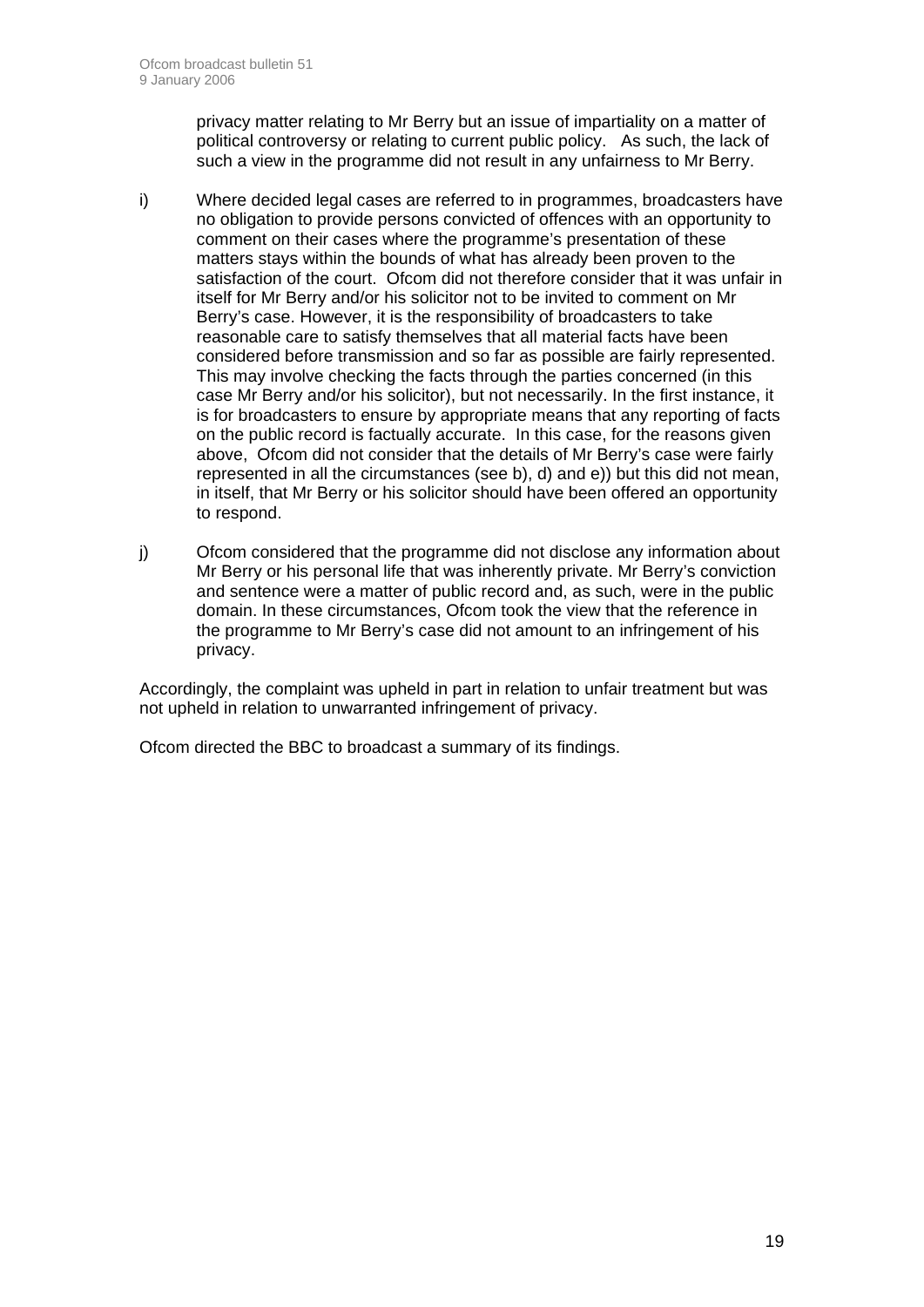# **Not Upheld**

### **Mr U**

*The Cowboy Trap, Channel 4, 23 August 2004* 

**Summary:** Ofcom has not upheld this complaint of unfair treatment about this consumer affairs programme which looked at, among other things, the alleged high pressure sales tactics of the double glazing company Weatherseal Holdings Limited. Mr U, a sales representative for the company, was secretly filmed giving a sales presentation. Mr U complained that he was treated unfairly in the programme.

Ofcom found that:

- Having viewed the untransmitted secretly filmed footage of the event, and in light of the comments provided in the programme by a Trading Standards expert, Ofcom considered that it was reasonable for the programme to describe Mr U as a "certified cowboy".
- The programme did not state or suggest that Mr U was "robbing an old man". It simply presented elements of his behaviour which raised legitimate concerns about his treatment of the customer.
- Given the relevant expert opinion, it was reasonable for the programme to suggest that Mr U used high pressure sales tactics and that he was trying to wear out the customer.
- In these circumstances, and given Mr U's own conduct when dealing with the customer, Ofcom considered that it was legitimate to secretly film him, name him and not to obscure his face.

### **Introduction**

This consumer affairs programme included a report on the alleged high pressure sales tactics of the double glazing company Weatherseal Holdings Limited ("Weatherseal"). Mr U, a sales representative for the company, was secretly filmed giving a sales presentation to an actor posing as a potential customer called 'Mr Derek Evans'. Some of the secretly filmed footage was included in the programme as broadcast. The programme named Mr U and referred to him as a "certified cowboy".

The programme also included comments on Mr U's conduct from Mr Richard Nowacki, an independent Trading Standards expert.

Mr U complained that he was treated unfairly in the programme as broadcast.

### **The Complaint**

#### **Mr U's case**

In summary, Mr U complained that:

a) He was referred to in the programme as a "certified cowboy" and the programme created the false impression that he was "robbing an old man". Mr U stated that the fact that, the customer, Mr Evans was old was irrelevant. Mr U also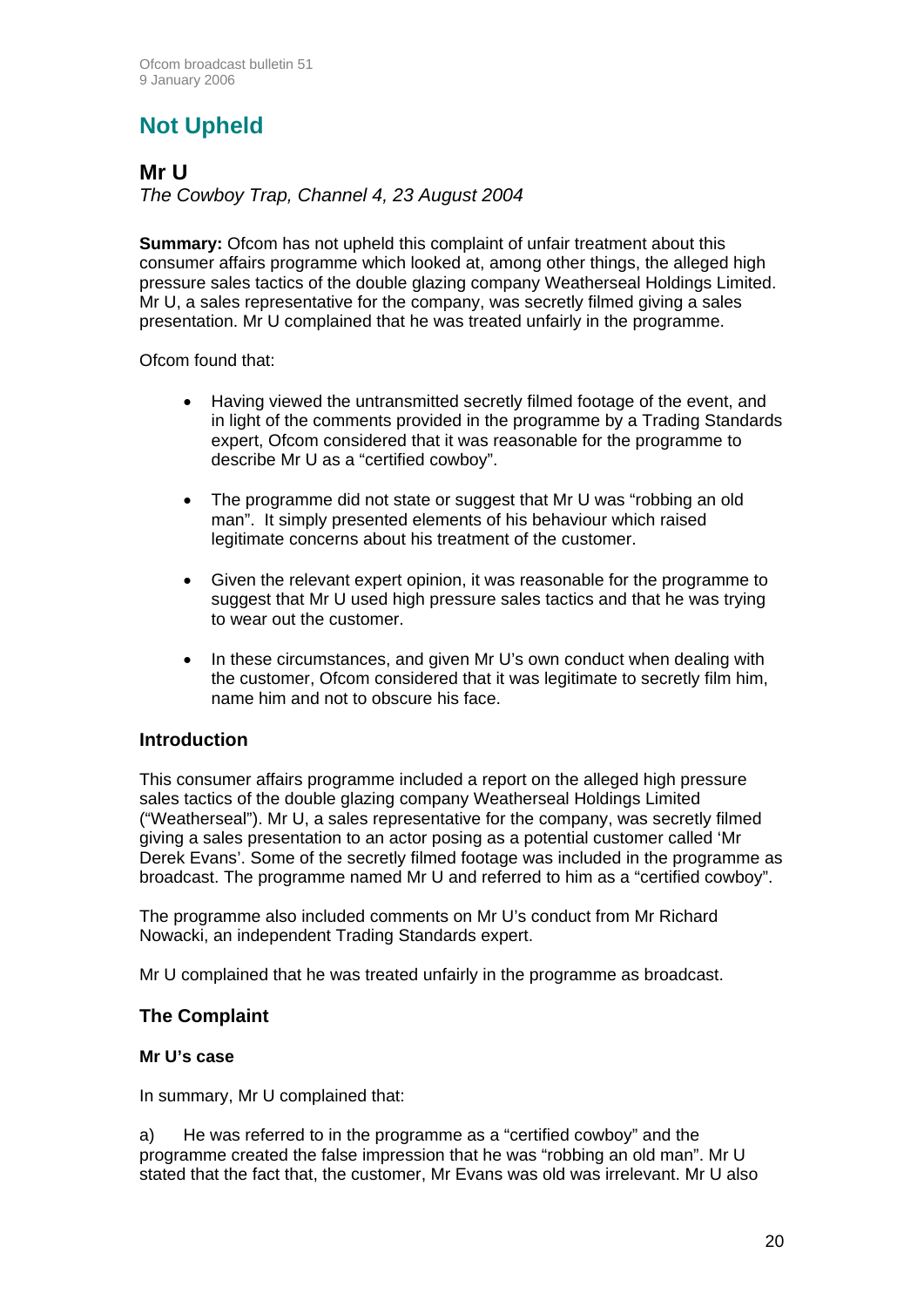said that he was always polite to customers and that he was carrying out his job the way Weatherseal required him to do so.

b) The programme suggested that he was using high pressure sales tactics. Mr U said that his sales approach was what was expected of Weatherseal sales representatives and that any criticism of the techniques should have been directed at Weatherseal and not to him personally. The programme also suggested falsely that he was trying to "wear out the customer" as he had been in the customer's house for over three hours. Mr U said that Weatherseal required its sales representatives to follow 12 steps in delivering their "pitches" which included paperwork that was checked by the company the next day.

c) The programme targeted him unfairly by showing his face and naming him. Mr U said that it was not necessary to identify him in this manner in order to highlight how sales representatives go about selling products in customer's homes in general.

#### **Channel 4's case**

In summary, Channel 4 said that:

a) Mr U went to considerable lengths to persuade Mr Evans to purchase the windows. He was well aware that Mr Evans was being "worn down", which was evident from his telephone conversation with his manager (see below), and he appeared to relish the fact that he believed that he was about to secure a sale. It was also clear that Mr U repeatedly lied to Mr Evans and pressured him, an elderly man living on his own, into purchasing the windows and signing up to a costly credit agreement. In all the circumstances, Channel 4 said that the programme's description of Mr U as a "certified cowboy" was entirely accurate.

No commentary was used in the programme that would have created the impression that Mr U was "robbing an old man" nor did the programme dispute that Mr U was polite and courteous. However, hidden behind this were his attempts to manipulate and pressurise Mr Evans. In Weatherseal's response to the allegations referred to in the programme it was clear that the company itself did not condone any attempt to exploit or mislead its customers.

b) Despite Mr U's denial that he used pressure tactics, the unedited secretly filmed footage and the opinion of Mr Richard Nowacki, the independent Trading Standards expert who appeared in the programme, clearly demonstrated that pressure tactics were used. Mr U in fact spent over four hours with Mr Evans, during which time Mr Evans hinted that he was tiring and even fell asleep. Notwithstanding such obvious signs that Mr Evans was getting tired, Mr U continued with the sales presentation. Channel 4 said that when Mr Evans went to the toilet, Mr U was heard to say to his manager (with a smile) that "he's just gone into the toilet quickly…[be]cause he couldn't handle it anymore". Mr Nowacki said that such sales techniques were commonly used to wear down the customer. It was also clear from Mr U's comments to his manager that he was aware that Mr Evans was tiring and that he had outstayed his welcome.

c) The programme examined the dishonest behaviour of salesmen and traders who routinely took advantage of customers in their home. Mr U was Weatherseal's representative in the customer's home and in many ways the "human face" of Weatherseal. He was therefore a legitimate subject for investigation into the practices operated by the company. Channel 4 said that Mr U used disreputable methods in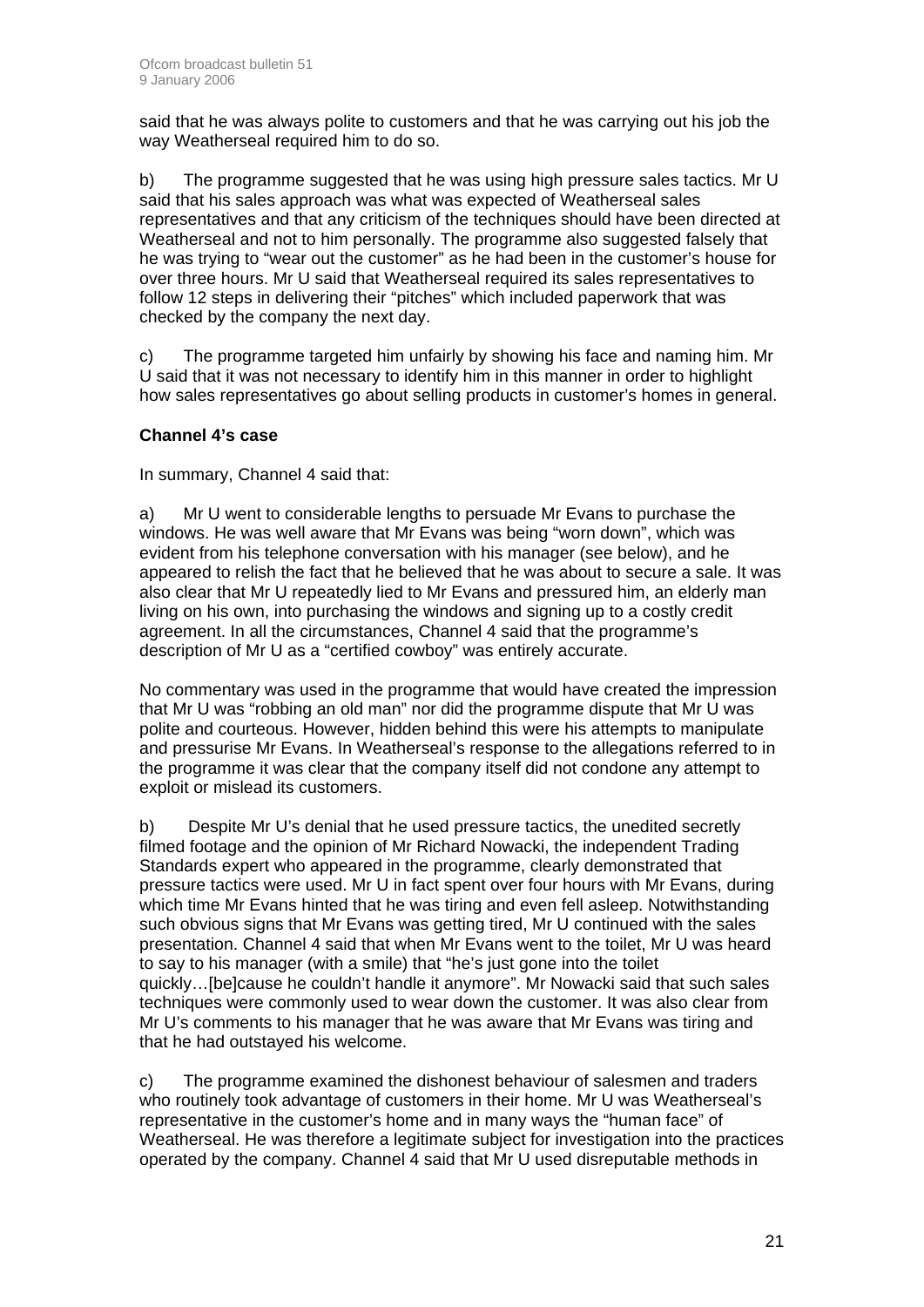order to secure a sale. In these circumstances, it was entirely justifiable to identify his face and his first name, given his secretly recorded conduct.

#### **Decision**

Ofcom's statutory duties include the application, in the case of all television and radio services, of standards which provide adequate protection to members of the public and all other persons from unfair treatment in programmes included in such services.

In carrying out its duties, Ofcom has regard to the need to secure that the application of these standards is in the manner that best guarantees an appropriate level of freedom of expression. Ofcom is also obliged to have regard in all cases, to the principles under which regulatory activities should be transparent, accountable, proportionate and consistent and targeted only at cases in which action is needed.

In the circumstances of this case Ofcom found the following:

a) Having viewed the untransmitted secretly filmed footage of the event, and in light of the comments provided in the programme by Mr Nowacki (Trading Standards expert), Ofcom considered that it was reasonable for the programme to describe Mr U as a "certified cowboy". In reaching this decision Ofcom took into account the following:

- the sales pitch lasted for over four hours (considered by the relevant expert, Mr Nowacki, as an excessive and unreasonable length of time);
- the footage showed that, despite the fact that Mr Evans was clearly tiring (see finding (b) below), Mr U continued to make the sales pitch and apply pressure on him to purchase products;
- Mr U appeared from the footage to acknowledge in a telephone call to his manager that he was aware of the pressure he was putting on Mr Evans; and,
- Mr U appeared to use a technique of 'sale by fear', preving on the apparent vulnerability of Mr Evans, by frequently referring to the prospect of being burgled.

In all, Ofcom took the view that Mr U's conduct, whether company policy or not, fell far below what people could reasonably expect from a reputable salesperson.

However, Ofcom noted that the programme did not go so far as to state or suggest (either explicitly or implicitly) that Mr U was "robbing an old man". It simply presented elements of his behaviour which raised legitimate concerns about his treatment of Mr Evans. Ofcom also accepted that Mr U was polite and courteous throughout his sales presentation.

b) Ofcom considered that the programme did suggest that Mr U used high pressure sales tactics and that he was trying to wear out the customer. However, for the reasons stated above, and in light of the relevant expert opinion, Ofcom considered that it was reasonable for the programme to make these claims. Ofcom accepted that it was legitimate for sales representatives to use appropriate sales techniques. However, as already noted, it was Ofcom's view that Mr U's conduct, whether company policy or not, fell far below what people could reasonably expect from a reputable salesperson.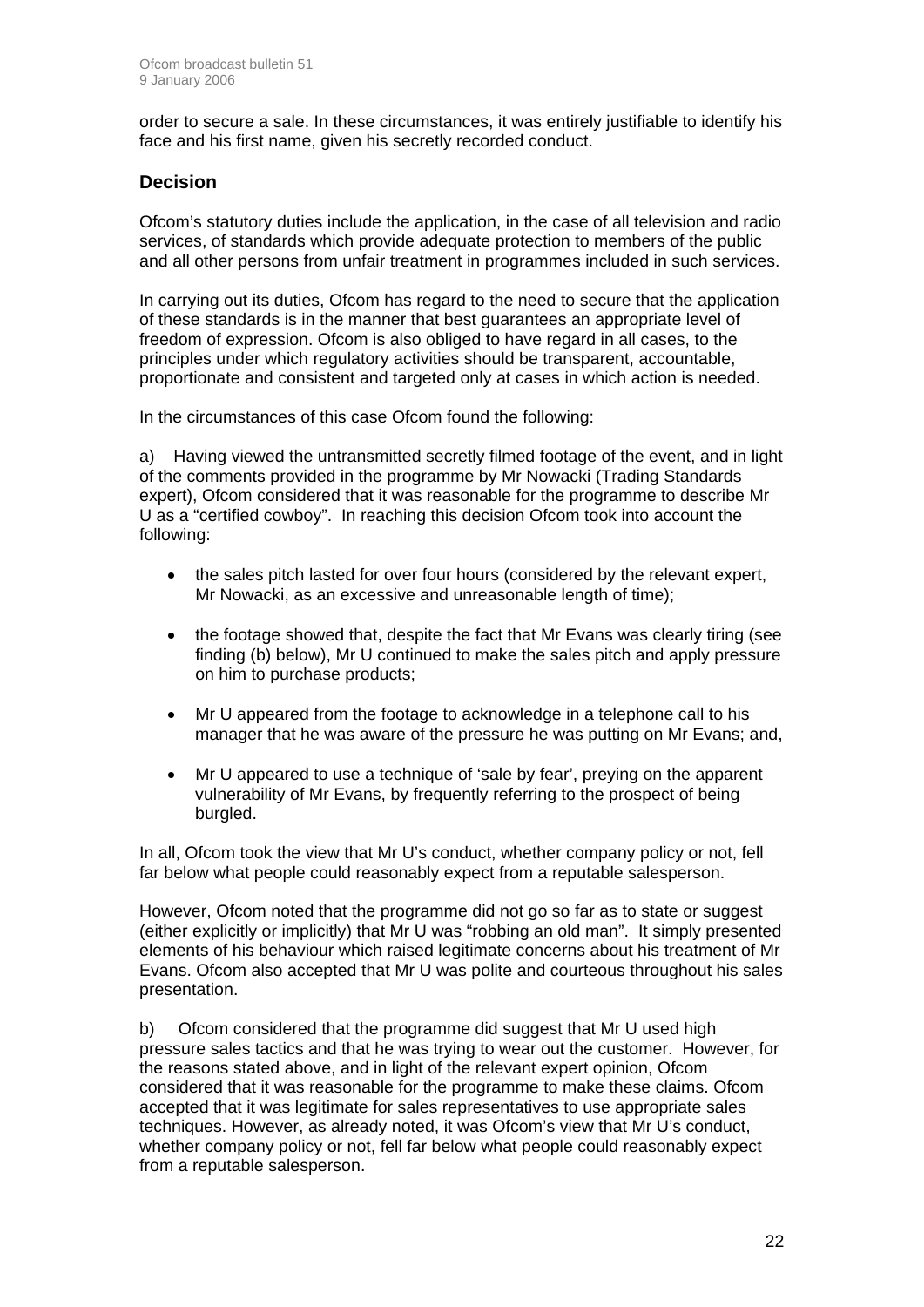c) Factual programme-makers should not normally obtain information or pictures through deception unless the disclosure is in the public interest and the material could not be obtained by any other means. In the circumstances of this particular case, Ofcom considered that the programme examined areas of legitimate public concern about the use of high pressure sales tactics (particularly when used on vulnerable individuals) by sales representatives. It was also clear that it was very unlikely that the programme would have been able to secure this footage by any other means. In these circumstances, and given Mr U's own conduct when dealing with Mr Evans, Ofcom considered that it was legitimate to secretly film him, name him and not to obscure his face.

Accordingly, Ofcom did not uphold the complaint of unfair treatment.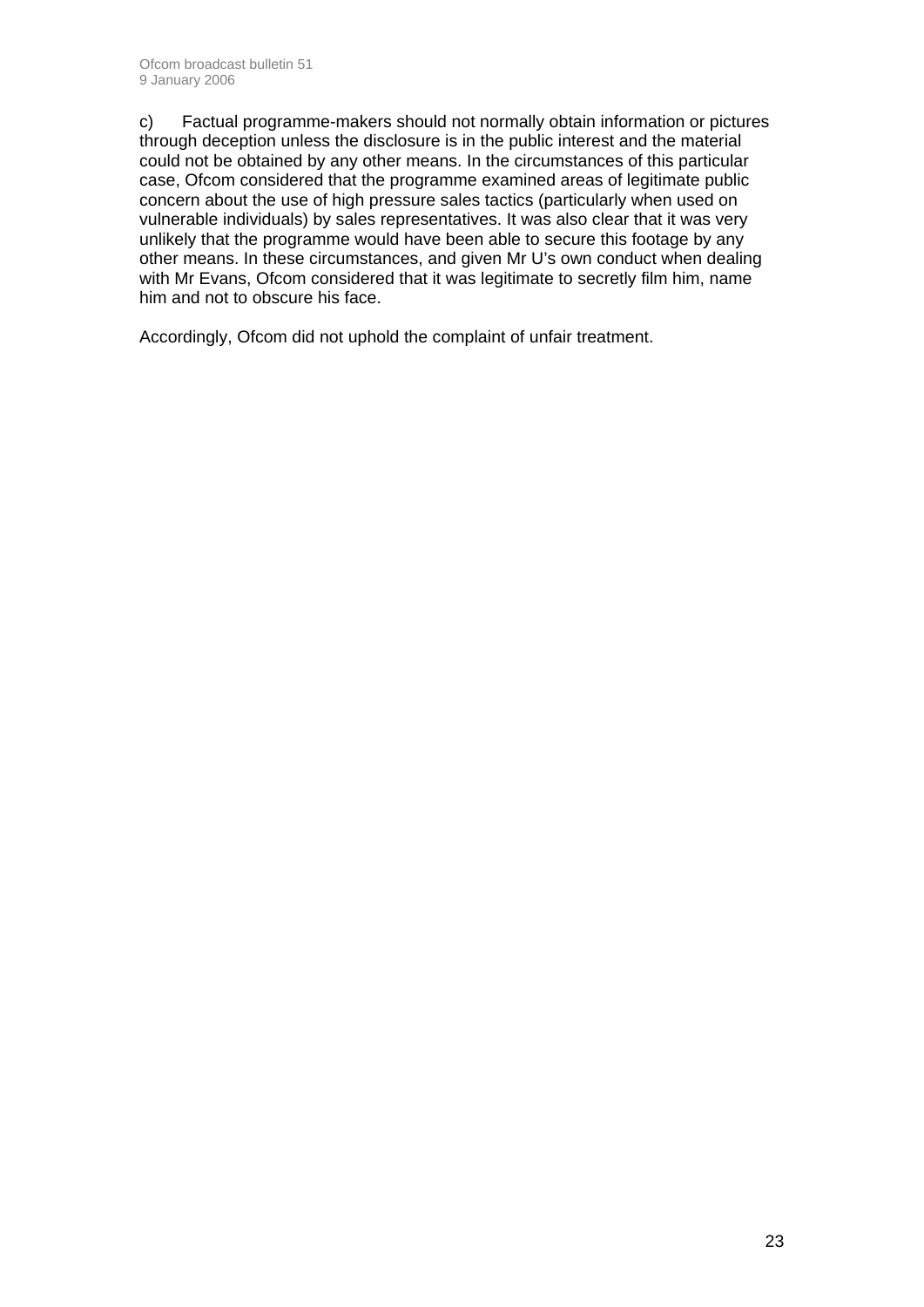### **Complaint by Ms Beata Bishop obo The Gerson Support Group**

*Watchdog, BBC1, 5 and 26 October 2004* 

**Summary:** Ofcom has not upheld a complaint of unfair treatment submitted by Ms Beata Bishop on behalf of the Gerson Support Group (GSG) about two editions of Watchdog. The programmes looked at the efficacy of alternative cancer therapies and focussed on a therapy promoted by the Nutritional Cancer Therapy Trust (NCTT). The programmes also referred to the Gerson Therapy. The GSG complained that they were treated unfairly in both programmes as broadcast.

Ofcom found the following:

#### 5 October 2004

- The programme's suggestion that the NCTT diet was based on that of the Gerson Therapy was not unfair to the GSG given the similarities of the diets and the complainant's own admission that it was in fact based on an "altered version of some parts" of the Gerson Therapy.
- The programme-makers took sufficient steps to separate the two therapies in the programme as broadcast and although the programme contained some limited criticism of the Gerson Therapy the main focus of the programme's criticism was clearly the NCTT.

#### 26 October 2004

- The programme presented a range of opinion and testimony on the efficacy of the Gerson therapy and did not, in Ofcom's view, amount to a damaging critique. In the circumstances it was not necessary, in the interests of fairness, for the programme-makers to provide the GSG with an opportunity to contribute to this programme.
- Further, on the basis of the material before Ofcom, we found no compelling evidence that the programme had deceived the GSG during the making of this programme or that they failed to honour any promises made to the GSG.

We found no unfairness to the GSG in either programme as broadcast.

#### **Introduction**

#### 5 October 2004

This edition of the consumer affairs programme included an item questioning the efficacy of an alternative cancer therapy offered by the Nutritional Cancer Therapy Trust ("the NCTT"). The item included some secretly filmed footage of an NCTT therapist. The practices of the NCTT were examined and surviving relatives of some past users of the NCTT spoke about the NCTT therapy.

The item stated that the NCTT therapy was based on the Gerson Therapy. The Gerson Therapy was invented by Max Gerson and the therapy is owned and promoted by the Gerson Institute. A photograph (uncaptioned) of the founders of the Gerson Therapy was included at this point in the item.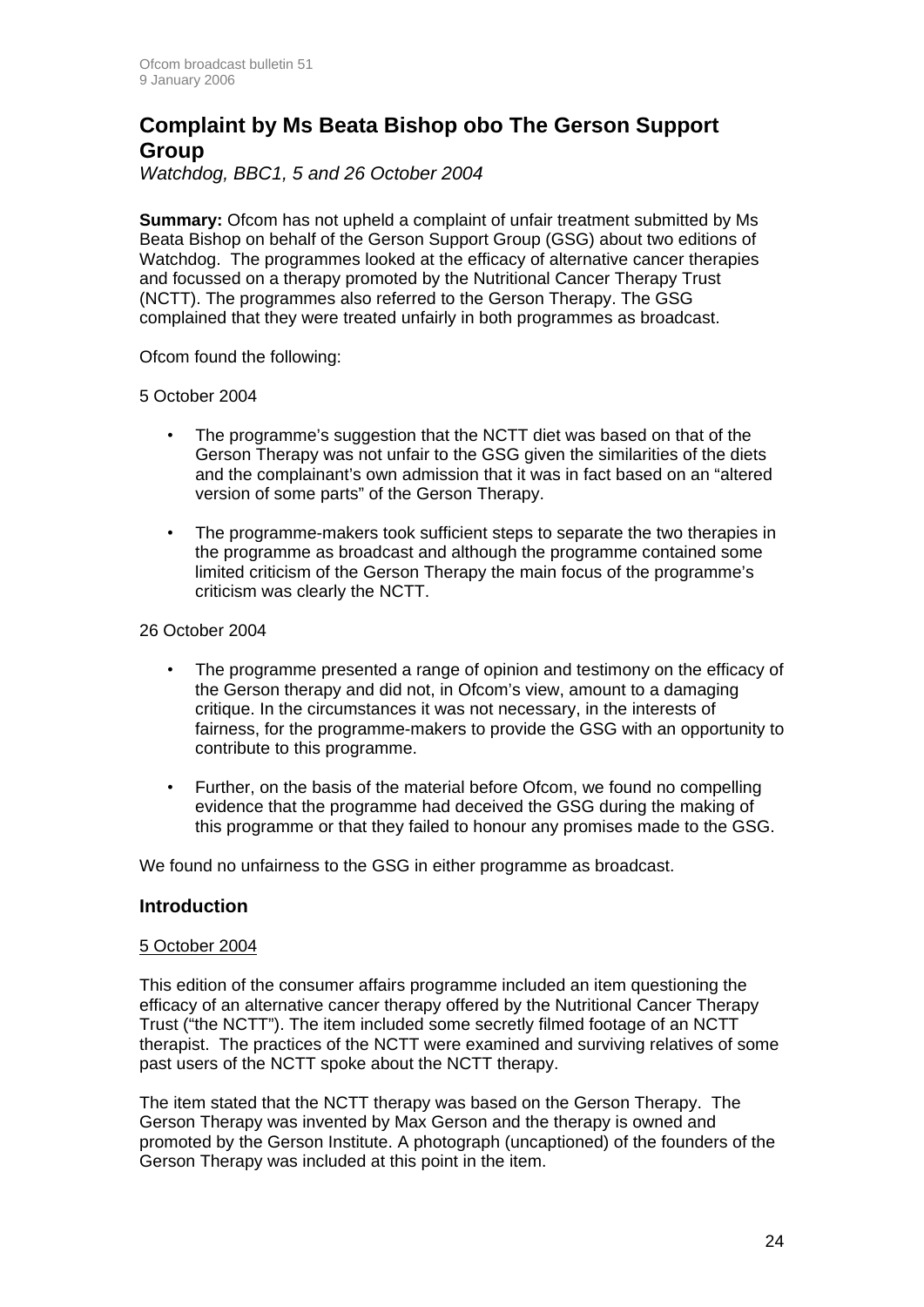The Gerson Support Group ("the GSG") are recognised by the Gerson Institute and authorised to use that name in the UK. The GSG has a central and exclusive role in promoting and providing practical support for users of the Gerson Therapy in the UK.

Ms Beata Bishop complained, on behalf of the GSG, that the programme as broadcast was unfair to the GSG.

#### 26 October 2004

This edition of the consumer affairs programme followed up on viewers' responses to the earlier programme of 5 October 2005 (detailed above) which, the programme said, took a critical look at the Gerson Therapy and concluded that there was no scientific evidence that it could prolong the lives of cancer sufferers. This edition included interviews with two cancer sufferers using the diet, who believed that it had helped them.

It also included an interview with the widow of one patient who had died in spite of using the therapy. An interview with a professor of Oncology was also included. He suggested that there was no clinical proof that the diet was effective; and that most users of the diet had taken some form of conventional medicine as well. He also said that, though there was evidence that the power of belief and a positive attitude can help sufferers, he did not think the extreme diet was worth it to most patients and it may harm some of them.

Ms Beata Bishop complained, on behalf of the GSG, that the programme as broadcast was unfair to the GSG.

#### **Complaint**

#### **Ms Bishop's Case**

#### 5 October 2004

Ms Bishop complained that the GSG was treated unfairly in that:

- a) The programme stated that the NCTT therapy was based on the Gerson Therapy when in fact it used an adulterated version of the Gerson Therapy called the Plaskett Therapy.
- b) The item, which included secretly recorded footage of an NCTT therapist giving irresponsible advice to a breast cancer sufferer, gave an overall misleading impression that the NCTT were using the Gerson Therapy, despite the fact that the founders of the NCTT were biochemists with no experience of the Gerson Therapy. The use of the photograph of the founders of the Gerson therapy compounded the erroneous impression that the Gerson Therapy was linked to the NCTT. This confusion meant that the reputation of the Gerson Therapy was damaged by association, from the critique levelled at the NCTT.

#### 26 October 2004

Ms Bishop complained that the GSG was treated unfairly in that:

a) In spite of a promise to the contrary, the GSG were not interviewed or included in the programme to distinguish their therapy from that of the NCTT.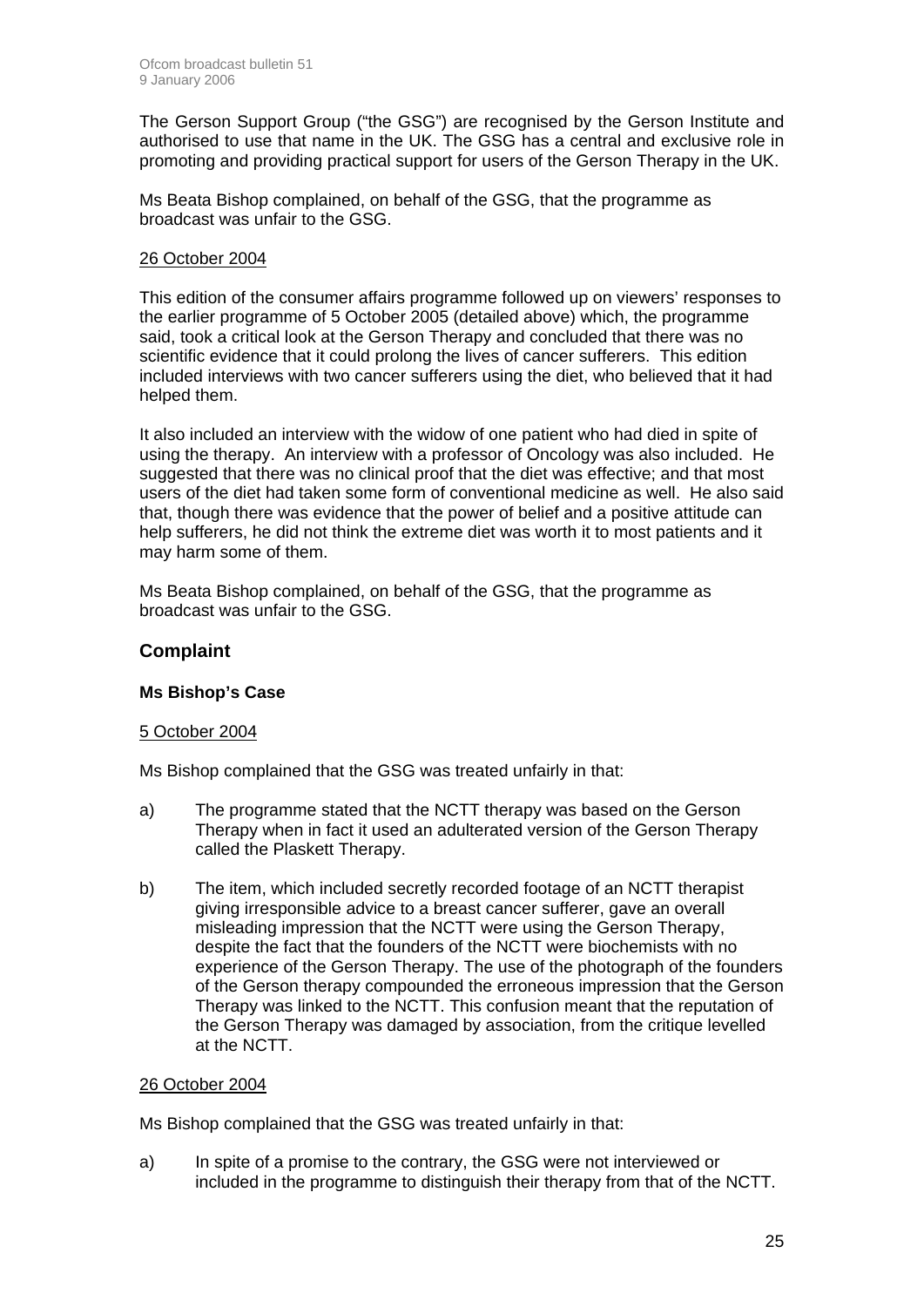Instead the reputation of the therapy was further damaged. The GSG's cooperation during the making of this programme was obtained under false pretences that the programme would do justice to the Gerson Therapy.

#### **The BBC's Case**

#### 5 October 2004

The BBC responded that:

- a) It was the NCTT's bogus claims that were the main subject of this programme. The programme's statement that the NCTT therapy was based on the Gerson Therapy was factually accurate. The two therapies were very similar. The photographs of the Gerson founders were used appropriately when referring to the fact that the NCTT therapy was based on the Gerson therapy.
- b) It was made clear that the individual therapist secretly filmed was speaking on behalf of the NCTT and this was therefore not unfair to the GSG.

#### 26 October 2004

The BBC responded that:

a) It would have been unfair to include Ms Bishop's claims about the NCTT in the second programme without giving NCTT an opportunity to respond. Two enthusiasts of the Gerson therapy were featured in the programme and to include Ms Bishop would have tilted the balance unfairly in favour of Gerson advocates. The programme editor made no commitment to include Ms Bishop in the programme.

#### **Decision**

Ofcom's statutory duties include the application, in the case of all television and radio services, of standards which provide adequate protection to members of the public and all other persons from unfair treatment in programmes included in such services.

In carrying out its duties, Ofcom has regard to the need to secure these standards are applied in a manner that best guarantees an appropriate level of freedom of expression. Ofcom is also obliged to have regard in all cases, to principles which require regulatory activities to be transparent, accountable, proportionate, consistent and targeted only at cases in which action is needed.

In this case Ofcom found the following:

#### 5 October 2004

a) The programme's suggestion that the NCTT diet was based on that of the Gerson Therapy was not unfair to the GSG. In reaching this conclusion Ofcom took into account the fact, although the two diets may differ in some ways, they are nevertheless very similar. Further, Ofcom noted that Ms Bishop admitted in her complaint that NCTT was based on the Plaskett therapy which in turn was an "altered version of some parts" of the Gerson Therapy.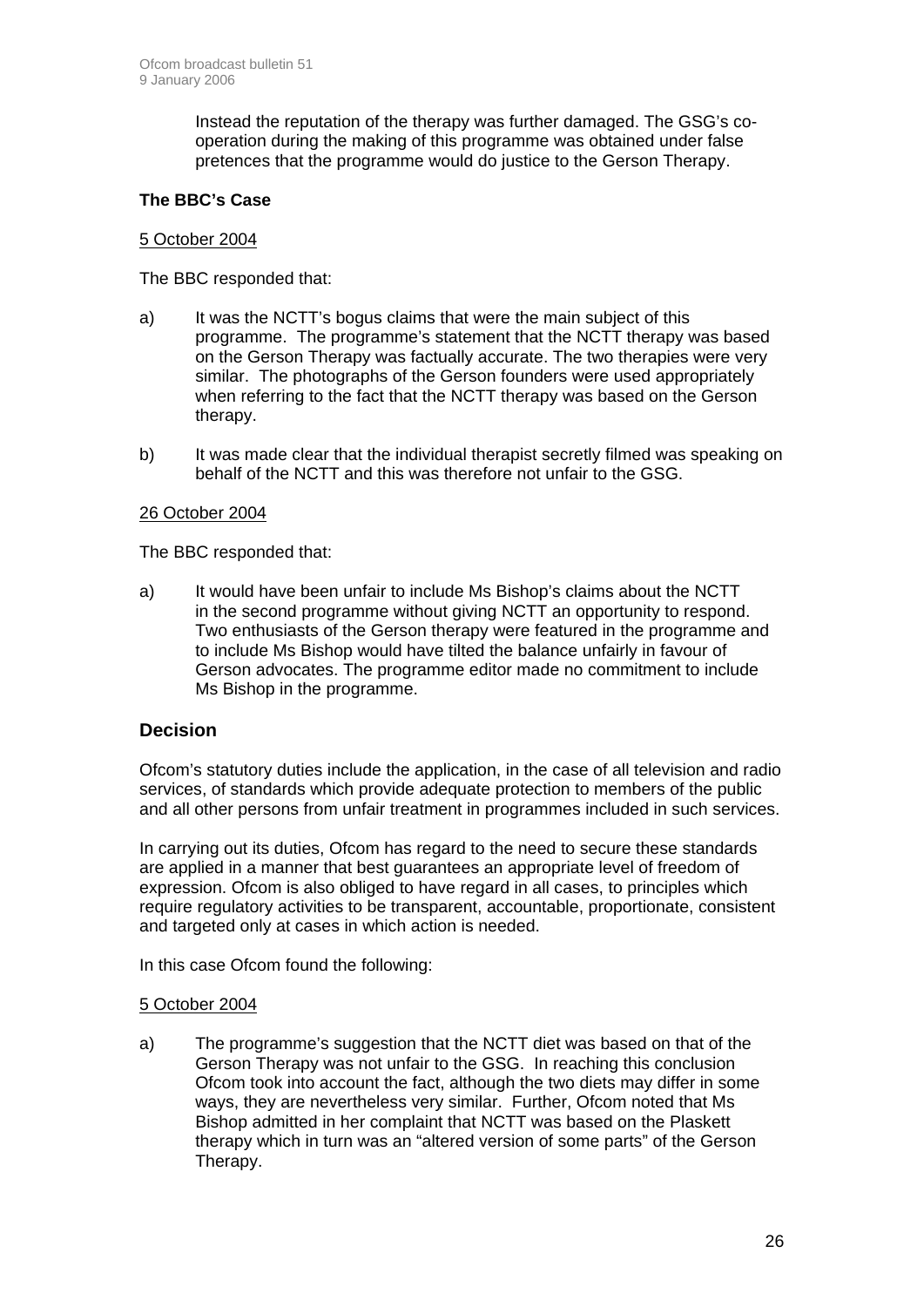b) Broadcasters should avoid creating doubts on the audience's part as to what they are being shown if it could mislead the audience in a way which would be unfair to those featured in the programme. In this case Ofcom considered that there was a risk that juxtaposing material that was highly critical of the NCTT with material concerning the Gerson Therapy might create confusion in the audience's mind as to what they were being shown.

Nevertheless, we considered that the programme-makers took sufficient steps to separate the two therapies in the programme as broadcast. In reaching this decision we took particular note of the following:

- when the programme showed secretly recorded footage of an NCTT employee the footage was clearly labelled as such;
- the programme used the photographs of the founders of the Gerson Therapy when it was specifically referring to the Gerson Therapy, not the NCTT, and immediately before footage of the Prince of Wales speaking positively about the Gerson Therapy; and,
- although comparisons were drawn between the two therapies the commentary made clear throughout that they were two distinct therapies and it was the claims made by NCTT that were the main subject of the programme.

In all the circumstances, Ofcom considered that although the programme contained some limited criticism of the Gerson Therapy the main focus of the programme's criticism was clearly the NCTT. In our view, the programme's treatment of the Gerson Therapy did not amount to an allegation of wrongdoing or a damaging critique and was not unfair to the GSG.

#### 26 October 2004

a) Where a programme alleges wrongdoing or incompetence, or contains a damaging critique of an individual or organisation, those criticised should normally be given an appropriate and timely opportunity to respond to or comment on the arguments and evidence contained within that programme.

As mentioned above, Ofcom considered that the first programme on this subject, broadcast on 5 October 2005, did not amount to an allegation of wrongdoing or a damaging critique and was not unfair to the GSG. In the circumstances, it was not necessary, for this reason and in the interests of fairness, for the programme-makers to provide the GSG with an opportunity to contribute to this subsequent programme, broadcast on 26 October 2005.

With specific regard to the content of this programme, Ofcom considered that the programme presented a range of opinion and testimony on the efficacy of the Gerson Therapy and did not amount to a damaging critique. In the circumstances it was not necessary, in the interests of fairness, for the programme-makers to provide the GSG with an opportunity to contribute to this programme. Further, we noted that the programme included powerful personal testimony from two enthusiasts of the Gerson Therapy.

Further, on the basis of the material before Ofcom, we found no compelling evidence that the programme had deceived the GSG during the making of this programme or that they failed to honour any promises made to the GSG.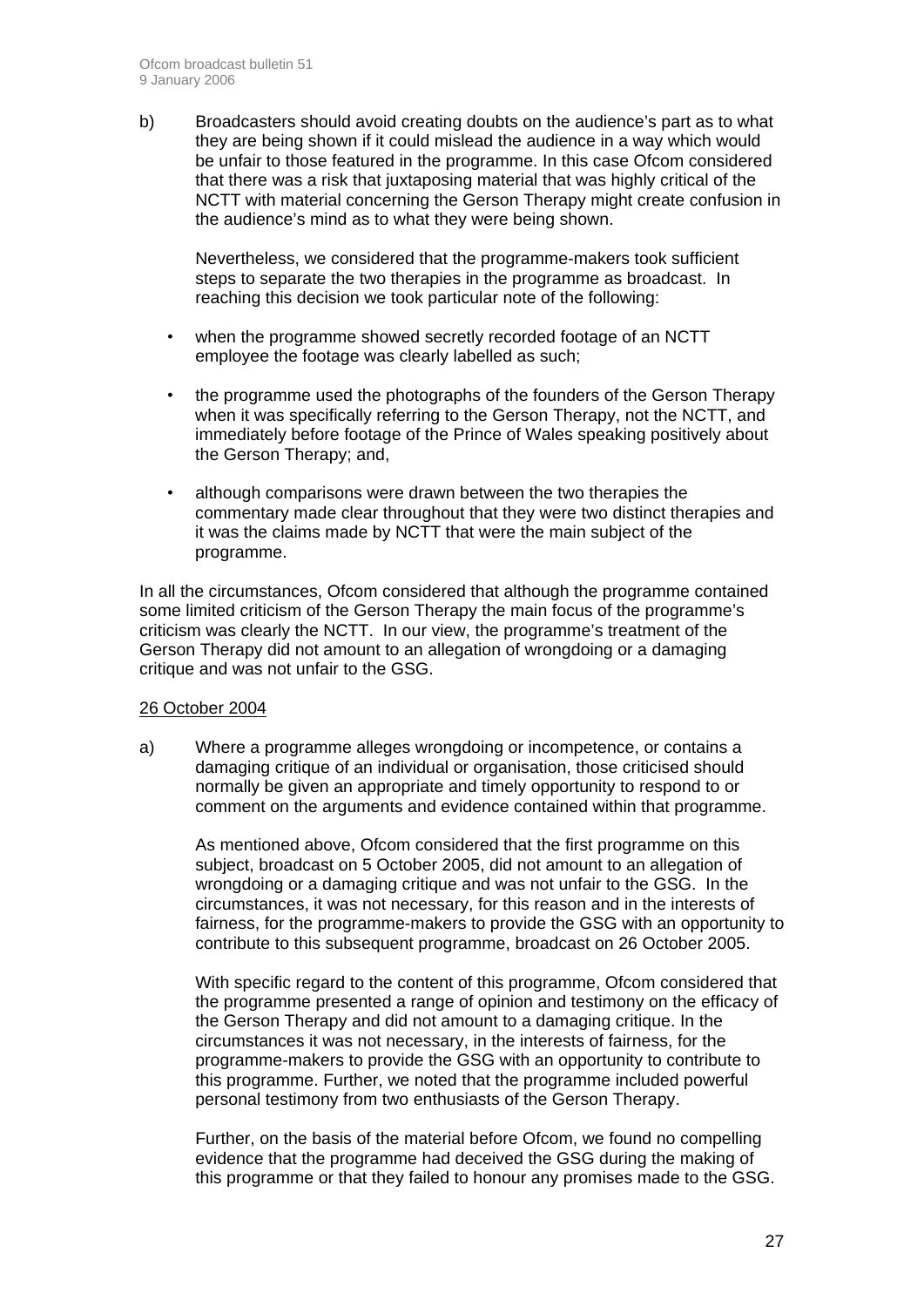In the circumstances, Ofcom found no unfairness to the GSG in the programme as broadcast.

Accordingly, Ofcom did not uphold the complaint of unfair treatment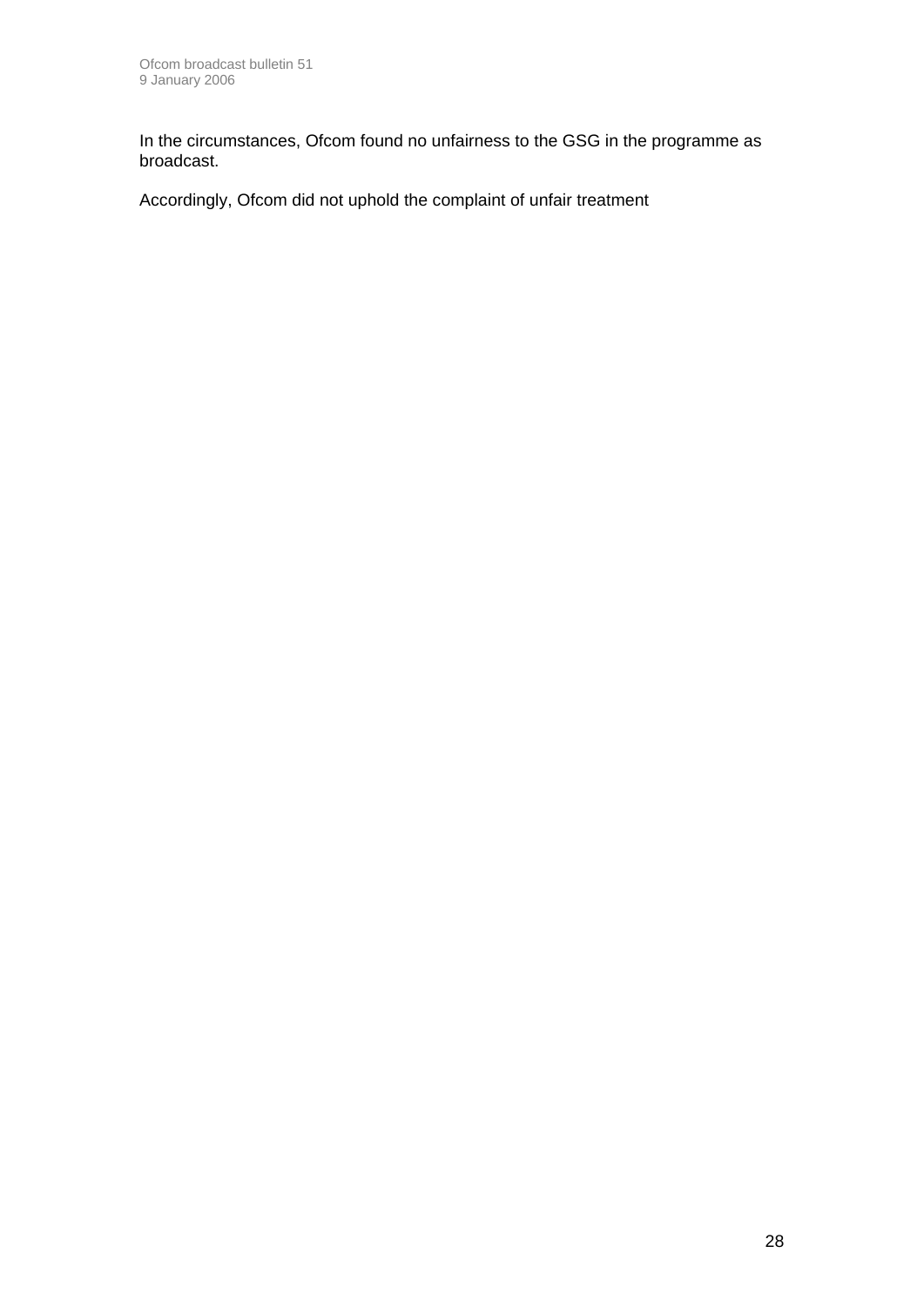### **Complaint by Mr Eugene Lanny**

*The Secret Life of the Shop, BBC3, 8 May 2005* 

**Summary:** Ofcom has not upheld this complaint of unfair treatment and unwarranted infringement of privacy. Mr Lanny complained that he was treated unfairly and that his privacy was unwarrantably infringed in the making and the broadcast of The Secret Life of the Shop. The documentary series followed the daily life of Psyche, a fashion department store in Middlesborough over the course of a year. The episode complained of included scenes concerning problems at a café within the shop. Eugene Lanny, who ran the café, was filmed on a number of occasions, discussing the problems with Steve Cochrane, the owner of the shop, and with the producer/director of the film. During the period when the BBC was filming, the café closed. After the café had closed, Mr Lanny was filmed removing furniture from the café onto a lorry. Footage of Mr Lanny and conversations with him were included in the programme.

Ofcom concluded that:

- a) Although some of the wording used, taken on its own, might have given the impression that Mr Lanny was taking property that did not belong to him, it was clear from the programme as a whole that this was not the case and that the items Mr Lanny was removing from the café belonged to him.
- b) Using a number of different methods, such as interviews, filmed discussions and commentary, the programme included the points of view of both Mr Cochrane and Mr Lanny regarding the dispute.
- c) Mr Lanny agreed in principle to filming at the outset of the project. In relation to a meeting he asked not to have filmed, while Ofcom considers that the programme makers could have accepted his refusal more quickly, it notes they did not actually film the meeting. There was therefore no infringement of privacy in the making of the programme in this respect.
- d) Apart from the brief shot broadcast of discussions before the meeting with Mr Cochrane that Mr Lanny refused to allow to be filmed, all the footage of him that was broadcast was filmed with his consent. Mr Lanny agreed at the outset to filming of day-to-day life at the shop, including his café. While Mr Lanny's situation at the shop may have taken an unexpected direction, the remit of the programme did not change. In these circumstances, the BBC was entitled to rely on Mr Lanny's consent to participation in the programme. There was therefore no infringement of Mr Lanny's privacy in the broadcast.

#### **Introduction**

This documentary series followed the daily life of Psyche, a fashion department store in Middlesborough, over the course of a year. The series included interviews with the owner, members of staff and customers. The episode complained of included scenes concerning problems at a café within the shop. Eugene Lanny, who ran the café, was filmed on a number of occasions, discussing the problems with Steve Cochrane, the owner of the shop, and with the producer/director of the film. During the period when the BBC was filming, the café closed. After the café had closed, Mr Lanny was filmed removing furniture from the café onto a lorry. Footage of Mr Lanny and conversations with him were included in the programme.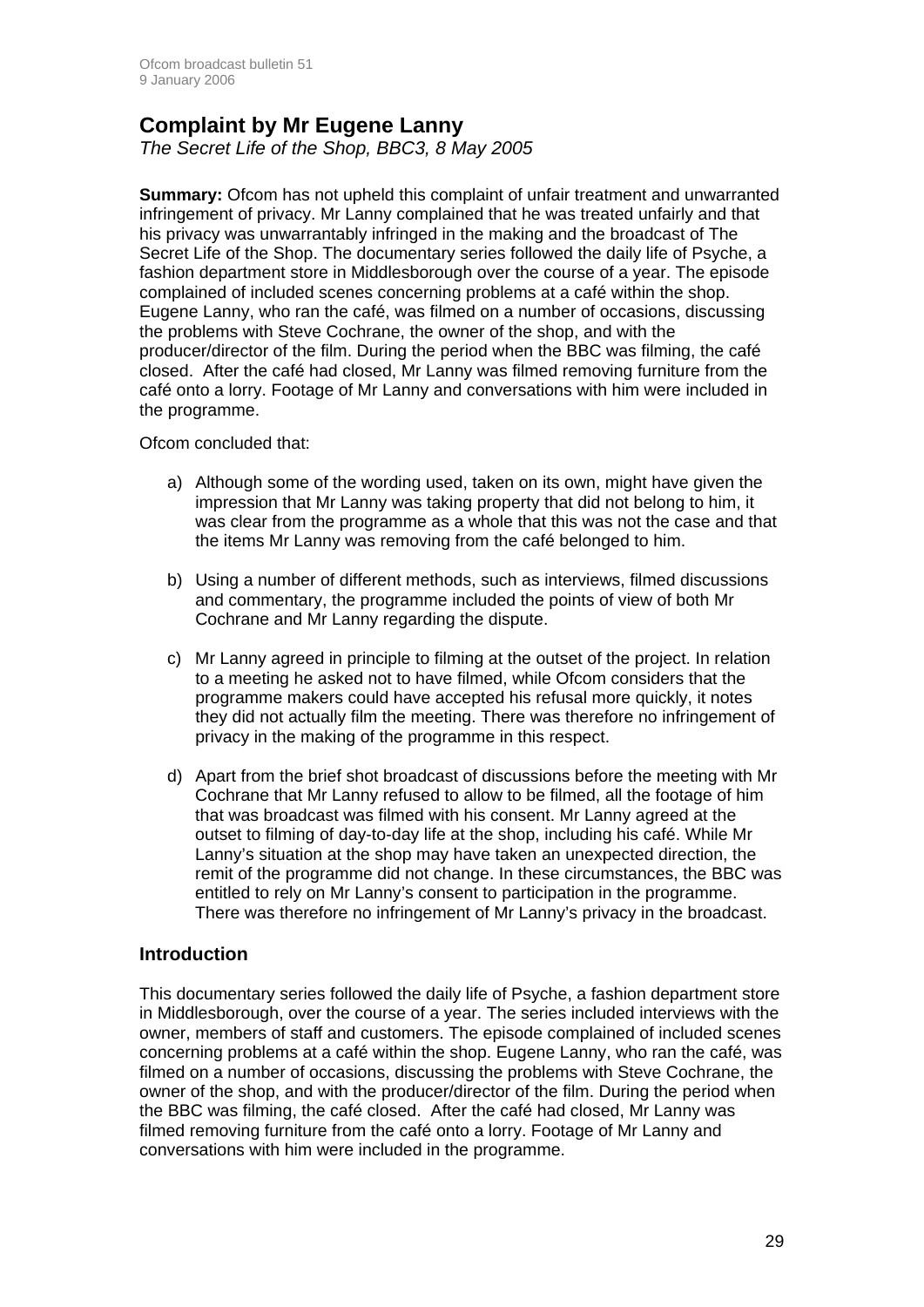### **Complaint**

#### **Mr Lanny's case**

In summary, Mr Lanny complained as follows:

#### **Fairness**

- a) It was implied that he took goods that did not belong to him, thereby calling into question his integrity and honesty. Two scenes in particular suggested that his actions amounted to theft. Firstly there was a reference to him "hurriedly" removing items and later the narrator referred to Mr Cochrane having "lost" certain items. This suggested that the goods belonged to Mr Cochrane, when in fact they belonged to Mr Lanny.
- b) The programme only included the point of view of the other party to the dispute, namely Mr Cochrane. It showed Mr Cochrane expressing his version of the situation, much of which was contentious and open to interpretation. It did not present the facts as Mr Lanny saw them.

#### **Privacy**

- c) On a number of occasions Mr Lanny was filmed despite asking not to be filmed. On one occasion a meeting with Mr Cochrane was filmed from a distance, although Mr Lanny had asked the programme makers to leave and not film the meeting. In addition, prior to that meeting, Mr Lanny was "harangued and browbeaten" by the producer/director. A few seconds of this were broadcast, but the dialogue actually went on for an uncomfortably long time. This unwarrantably infringed his privacy in the making of the programme.
- d) The programme included matters that Mr Lanny did not wish to have filmed. He wrote to the programme makers informing them that he did not wish to be involved in the programme. This unwarrantably infringed his privacy in the programme as broadcast.

#### **The BBC's case**

In summary the BBC responded as follows:

#### **Fairness**

a) The only basis for saying that the programme suggested Mr Lanny had removed items from the café that did not belong to him was the script line "At the end Steve has lost two tables, a few stools and a friend of 15 years". Taken in isolation this might have given the impression that the items were Mr Cochrane's property. However, in the context of the programme, it was impossible to understand the line in that sense. There had already been a discussion that established that Mr Lanny was in debt to Mr Cochrane and that Mr Cochrane was willing to accept Mr Lanny's furniture and catering equipment in settlement of the debt. The scenes of removal of the items were preceded by the script line "Then I notice Eugene in Café Murano. He was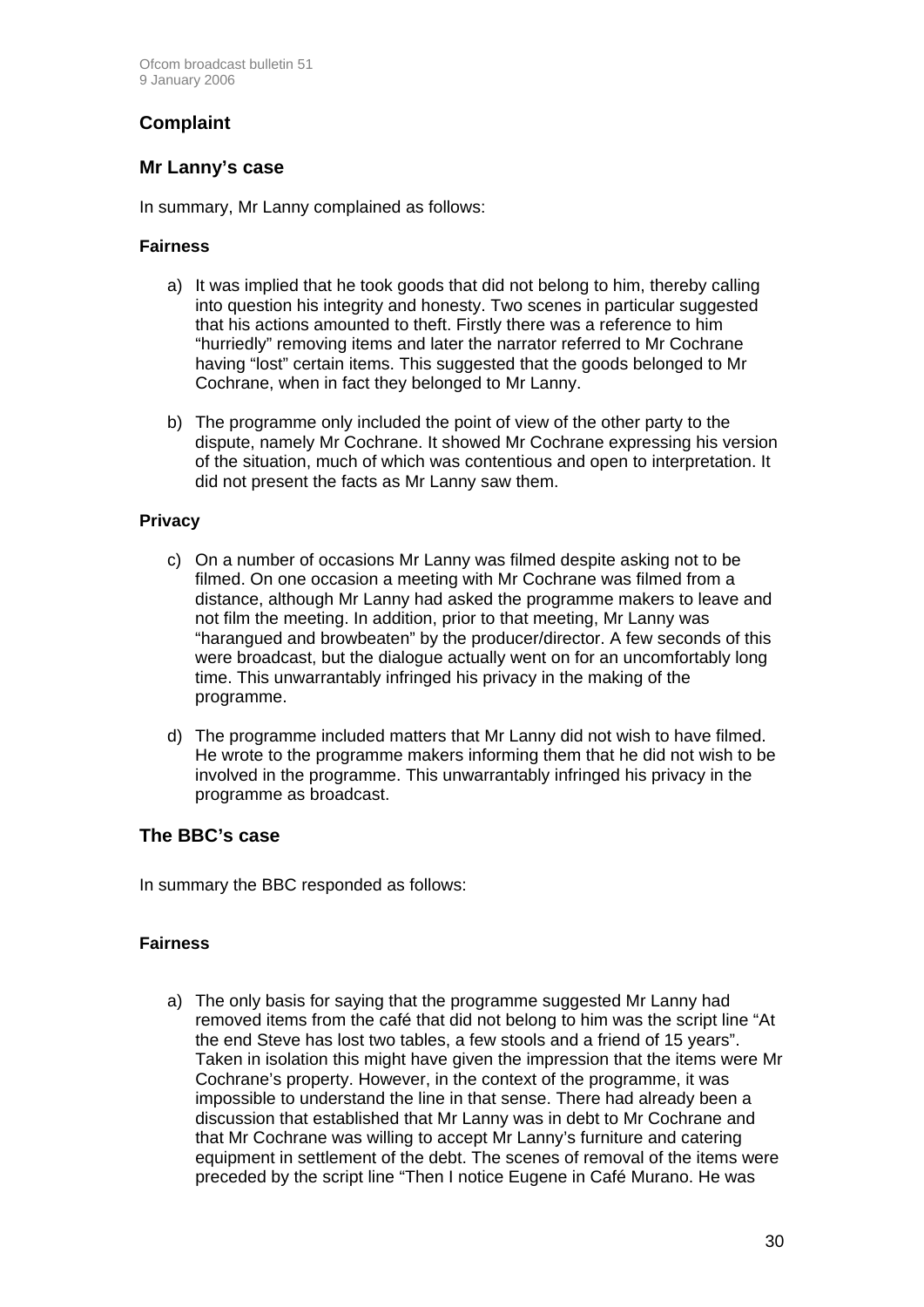dismantling **his** tables and chairs" (emphasis added). The scenes that followed included another reference to Mr Lanny removing "his" furniture and discussions that once again made entirely clear that Mr Cochrane intended to retain Mr Lanny's goods in lieu of the debt. The reference to Mr Lanny "hurriedly" removing furniture did not reinforce any impression that the items did not belong to him, as the sequence as a whole made it impossible to conclude that the furniture was Mr Cochrane's property.

b) The programme did not show only Mr Cochrane's point of view. It did not show any point of view, but merely reflected the dispute between the two men.

#### **Privacy**

- c) Before filming began, Mr Cochrane asked the producer/director to brief all employees at a staff meeting. The producer/director then made a point of talking to all staff members to find out if they were happy to be filmed. Mr Lanny was one of the first to give his consent to being filmed and was happy for filming to take place in his café. On one occasion, shown in the programme, Mr Lanny asked the producer/director not to film a meeting with Mr Cochrane about the café. That was the only occasion the producer/director could remember Mr Lanny asking him not to film. He denied haranguing or browbeating Mr Lanny and complied with the request, as could be seen in the programme. All that was filmed, from the distance, was an "establishing shot" to show that the meeting was taking place.
- d) During the course of the year, the producer/director became aware of the dispute brewing between Mr Cochrane and Mr Lanny. It was apparent that the café was struggling to make money. In interviews not shown in the film, Mr Lanny spoke candidly on camera about the problems he was having. The first intimation that the producer/director had that Mr Lanny had changed his mind about being included in the film was an email from Mr Lanny's solicitors some weeks after filming had been completed. No reason was given for the change of mind. The producer/director replied that, having taken legal advice, he proposed to include footage of Mr Lanny, as, with the exception of one meeting, he had always been happy to take part in the filming. An updating caption at the end of the programme telling viewers about Mr Lanny's current business position was offered, but no reply was received.

There was therefore no infringement of Mr Lanny's privacy in the making or the broadcast of the programme.

#### **Decision**

Ofcom's statutory duties include the application, in the case of all television and radio services, of standards that provide adequate protection to members of the public and all other persons from unfair treatment and unwarranted infringements of privacy in programmes included in such services.

In carrying out its duties, Ofcom has regard to the need to secure that these standards are applied in a manner that best guarantees an appropriate level of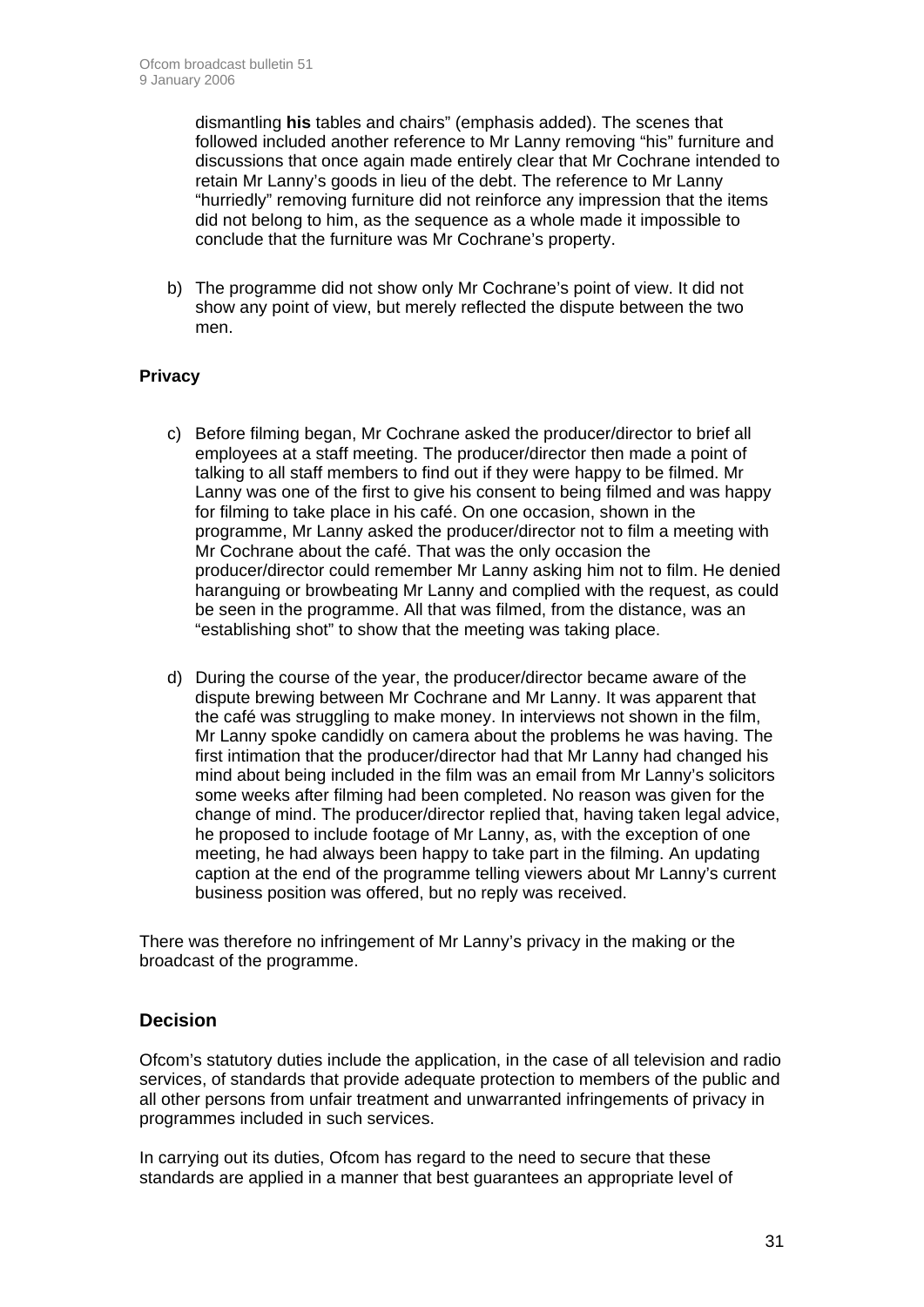freedom of expression. Ofcom is also obliged to have regard in all cases, to principles that require regulatory activities to be transparent, accountable, proportionate, consistent and targeted only at cases in which action is needed.

In this case, Ofcom found the following:

- a) Although some of the wording used, such as the reference to him acting "hurriedly", taken on its own, might have given the impression that Mr Lanny was taking property that did not belong to him, it was clear from the programme as a whole that this was not the case. The dispute between Mr Lanny and Mr Cochrane was explained in the programme. Mr Cochrane's offer to accept property belonging to Mr Lanny, such as the café furniture, in lieu of unpaid rent was referred to, as was the fact that Mr Lanny declined the offer. In Ofcom's view, the reference to Mr Cochrane having "lost" items related primarily to his friendship with Mr Lanny. Given the detailed background that was provided in the programme, it would have been clear to viewers that the items Mr Lanny was removing from the café belonged to him.
- b) In Ofcom's view, the points of view of both Mr Cochrane and Mr Lanny regarding the dispute were included in the programme. The programme used a number of different methods, such as interviews, filmed discussions (between Mr Cochrane and Mr Lanny) and commentary. Mr Lanny's position with regard to the dispute was therefore apparent from the programme. For instance, Mr Lanny was able to state that he had paid some bills and that he wanted to reach "some sort of agreement" with Mr Cochrane.
- c) Ofcom noted that, although there may have been occasions when he would have preferred not to be filmed, Mr Lanny agreed in principle to filming at the outset of the project. In relation to the meeting he asked not to have filmed, while Ofcom considers that the programme makers could have accepted his refusal more quickly, it noted they did not actually film the meeting. There was therefore no infringement of privacy in the making of the programme in this respect.
- d) Apart from the brief shot broadcast of discussions before the meeting with Mr Cochrane that Mr Lanny refused to allow to be filmed, all the footage of him that was broadcast was filmed with his consent. Mr Lanny agreed at the outset to filming of day-to-day life at the shop, including his café. While Mr Lanny's situation at the shop may have taken an unexpected direction, the remit of the programme did not change. In these circumstances, the BBC was entitled to rely on Mr Lanny's consent to participation in the programme. There was therefore no infringement of Mr Lanny's privacy in the broadcast.

Accordingly, Ofcom did not uphold the complaint of unfair treatment and unwarranted infringement of privacy.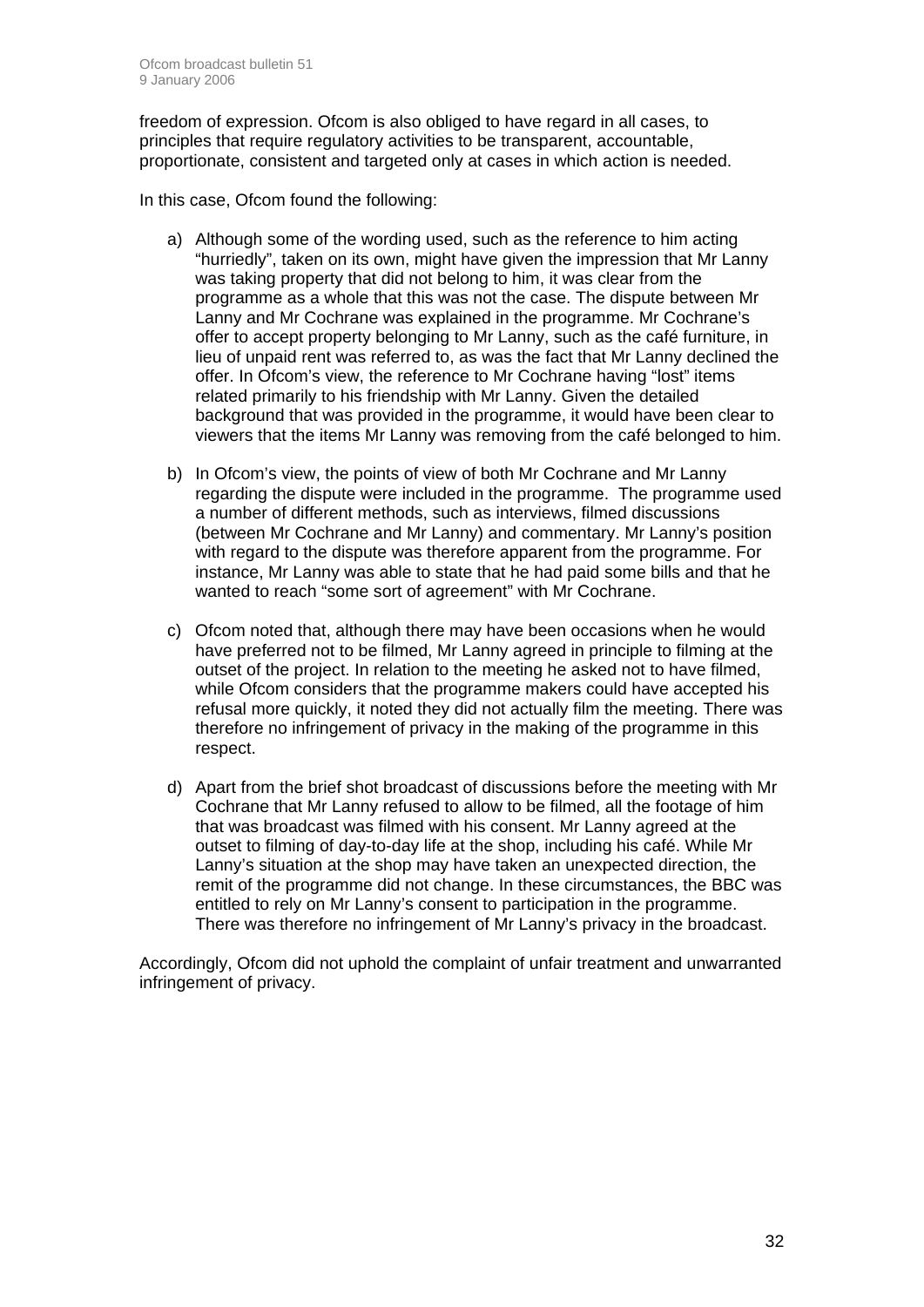# **Other programmes not in breach/out of remit**

**30 November – 13 December 2005** 

|                                    | <b>Trans</b> |                                      |                      |                   |
|------------------------------------|--------------|--------------------------------------|----------------------|-------------------|
| Programme                          | <b>Date</b>  | <b>Channel</b>                       | Category             | No of             |
|                                    |              |                                      |                      | <b>Complaints</b> |
|                                    |              |                                      |                      |                   |
| 8 Out of 10 Cats                   | 30/11/2005   | E4                                   | Offence              | 1                 |
| America's Next Top Model           | 30/08/2005   | Living                               | Offence              | 1                 |
| Any Which Way You Can              | 23/10/2005   | Five                                 | Language             | 1                 |
| <b>Balls of Steel</b>              | 12/08/2005   | Channel 4                            | Offence              | $\overline{2}$    |
| <b>Balls of Steel</b>              | 26/08/2005   | Channel 4                            | Offence              | $\overline{2}$    |
| <b>BBC GMR</b>                     | 28/11/2005   | <b>BBC GMR</b>                       | Offence              | 1                 |
| <b>BBC News</b>                    | 28/11/2005   | BBC1                                 | Offence              | 1                 |
| <b>BBC News</b>                    | 30/11/2005   | BBC1                                 | Offence              | 1                 |
|                                    |              | <b>BBC Radio</b>                     |                      |                   |
| <b>BBC Radio WM</b>                | 05/11/2005   | <b>WM</b>                            | Offence              | 1                 |
| Bodger & Badger                    | 01/12/2005   | BBC1                                 | Offence              | 1                 |
|                                    |              |                                      | Sexual               |                   |
| <b>Bodies</b>                      | 03/12/2005   | BBC <sub>2</sub><br>BBC <sub>2</sub> | Portrayal            | 1                 |
| <b>Bodies</b>                      | 09/12/2005   |                                      | Offence              | 1                 |
| <b>Booze Britain</b>               | 26/11/2005   | <b>Bravo</b>                         | Offence              | 1                 |
| <b>Broken News</b>                 | 05/12/2005   | BBC <sub>2</sub>                     | Offence              | $\overline{2}$    |
| Casualty                           | 03/12/2005   | BBC1                                 | Offence              | 1                 |
| Channel 4 News                     | 28/11/2005   | Channel 4                            | Impartiality         | 1                 |
| Clement Doesn't Live Here Any More | 16/11/2005   | <b>BBC Radio 4</b>                   | Religious<br>Offence | 1                 |
| <b>CNN News</b>                    | 19/10/2005   | <b>CNN</b>                           | Impartiality         | 1                 |
| Colin and Justin's How Not to      |              |                                      |                      |                   |
| Decorate                           | 08/12/2005   | Five                                 | Offence              | 1                 |
| <b>Coronation Street</b>           | 21/11/2005   | ITV1                                 | Language             | 1                 |
| <b>Coronation Street</b>           | 20/11/2005   | ITV1                                 | Accuracy             | 1                 |
| <b>Coronation Street</b>           | 25/11/2005   | ITV1                                 | Offence              | $\overline{2}$    |
| <b>Coronation Street</b>           | 30/11/2005   | ITV1                                 | Misleading           | $\overline{2}$    |
| dick and dom in da bungalow        | 03/12/2005   | BBC1                                 | Violence             | 1                 |
| EastEnders                         | 28/11/2005   | BBC1                                 | Offence              | 1                 |
| EastEnders                         | 29/11/2005   | BBC1                                 | Offence              | 1                 |
|                                    |              |                                      | Religious            |                   |
| Egypt                              | 03/12/2005   | BBC1                                 | Offence              | 1                 |
|                                    | 25/11/2005   | ITV1                                 | Sexual               | 1                 |
| Emmerdale                          |              |                                      | Portrayal<br>Sexual  |                   |
| Emmerdale                          | 28/11/2005   | ITV2                                 | Portrayal            | 1                 |
| Emmerdale                          | 27/11/2005   | ITV1                                 | Offence              | 3                 |
| Emmerdale                          | 02/11/2005   | ITV1                                 | Offence              | 1                 |
| Emmerdale                          | 04/12/2005   | ITV1                                 | Offence              | 1                 |
| Essex FM                           | 05/12/2005   | <b>Essex FM</b>                      | Misleading           | 1                 |
| <b>Family Affairs</b>              | 30/11/2005   | Five                                 | Offence              | 1                 |
| <b>Fox News</b>                    | 19/11/2005   | Fox News                             | Impartiality         | 1                 |
| <b>Frank Skinner Show</b>          | 24/11/2005   | ITV1                                 | Language             | 1                 |
| Friday Night With Jonathan Ross    | 04/11/2005   | BBC1                                 | Offence              | 1                 |
| <b>Frontline Scotland</b>          | 30/11/2005   | BBC1                                 | Impartiality         | 1                 |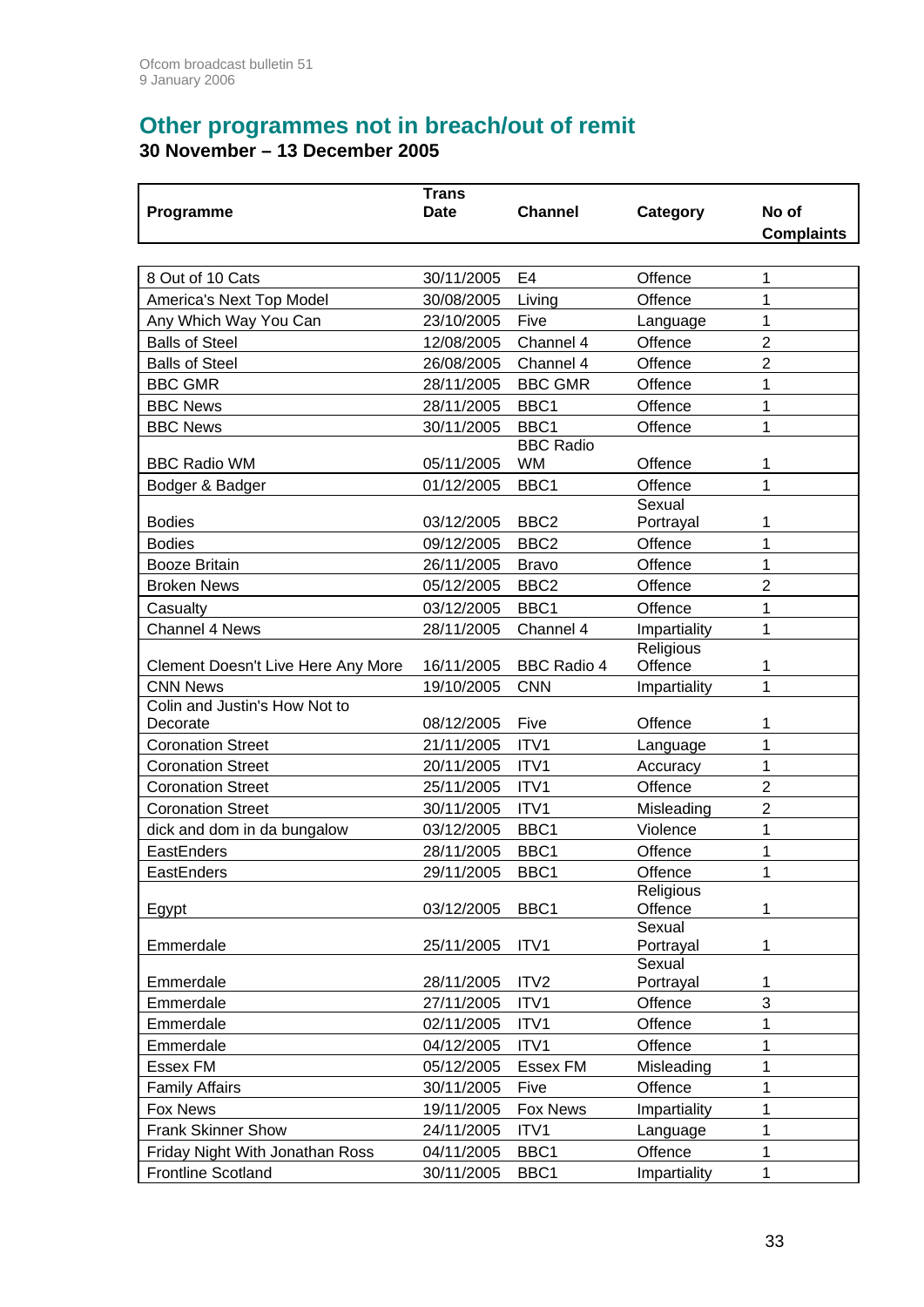| Funland                            | 23/10/2005 | BBC <sub>3</sub>   | Language     | $\overline{c}$ |
|------------------------------------|------------|--------------------|--------------|----------------|
| Futurama                           | 03/12/2005 | Channel 4          | Offence      | 1              |
| Galaxy 105                         | 18/11/2005 | Galaxy 105         | Offence      | 1              |
|                                    |            |                    | Religious    |                |
| Genius                             | 24/11/2005 | <b>BBC Radio 4</b> | Offence      | 1              |
| <b>Ghost Squad</b>                 | 29/11/2005 | Channel 4          | Violence     | $\overline{2}$ |
| <b>GMTV</b>                        | 25/11/2005 | ITV1               | Offence      | 1              |
| Have I Been Here Before?           | 16/05/2005 | ITV1               | Offence      | $\mathbf 1$    |
| Have I Got News For You            | 30/11/2005 | BBC <sub>2</sub>   | Offence      | 1              |
| Hip Hop Nights: Porn with Attitude | 26/09/2005 | Channel 4          | Offence      | $\overline{2}$ |
| Holiday                            | 05/12/2005 | BBC1               | Violence     | 1              |
| I Killed John Lennon               | 30/11/2005 | Channel 4          | Offence      | 1              |
| I Killed John Lennon               | 02/12/2005 | Channel 4          | Offence      | $\overline{1}$ |
| I Killed John Lennon               | 08/12/2005 | Channel 4          | Offence      | 1              |
| I Want to be a Hilton              | 17/11/2005 | <b>UKTV</b>        | Language     | $\mathbf 1$    |
| I'm Going to Tell You a Secret     | 01/12/2005 | Channel 4          | Offence      | 1              |
| ITV at the Movies                  | 03/12/2005 | ITV1               | Scheduling   | 1              |
| <b>ITV News</b>                    | 27/11/2005 | ITV1               | Offence      | 1              |
| <b>ITV News</b>                    | 29/11/2005 | ITV1               | Accuracy     | 1              |
| <b>ITV News</b>                    | 28/11/2005 | ITV1               | Accuracy     | $\mathbf 1$    |
| <b>ITV News</b>                    | 05/12/2005 | ITV1               | Impartiality | 1              |
| <b>ITV News</b>                    | 07/12/2005 | ITV1               | Violence     | $\overline{1}$ |
|                                    |            | <b>ITV News</b>    |              |                |
| <b>ITV News Channel</b>            | 26/11/2005 | Channel            | Offence      | $\overline{c}$ |
| Jaago                              | 18/09/2005 | Zee TV             | Violence     | 1              |
| Jenna Jameson's Porn Confessions   | 08/12/2005 | <b>TMF</b>         | Offence      | 1              |
| Kill or Cure?                      | 08/12/2005 | Channel 4          | Offence      | 1              |
| Kiss Kis Ko                        | 05/11/2005 | Zee TV             | Offence      | 1              |
| LBC Programme                      | 19/10/2005 | LBC97.3            | Offence      | 1              |
| <b>LBC Programme</b>               | 20/11/2005 | LBC97.3            | Offence      | 1              |
| <b>LBC Programme</b>               | 28/10/2005 | LBC97.3            | Accuracy     | 1              |
| <b>Little Britain</b>              | 17/11/2005 | BBC1               | Offence      | 1              |
| <b>Little Britain</b>              | 05/12/2005 | BBC <sub>3</sub>   | Offence      | 1              |
| London Today                       | 17/10/2005 | ITV <sub>1</sub>   | Offence      | 1              |
| Loose Women                        | 06/12/2005 | ITV1               | Offence      | 1              |
| Make It Big                        | 04/12/2005 | Five               | Offence      | 1              |
| Man Stroke Woman                   | 20/11/2005 | BBC <sub>3</sub>   | Offence      | 1              |
| <b>Murder Prevention</b>           | 29/11/2005 | Five               | Offence      | 1              |
| <b>Murder Prevention</b>           | 30/11/2005 | Five               | Violence     | 1              |
| My Parents Are Aliens              | 04/10/2005 | ITV1               | Offence      | 1              |
| Nathan Barley                      | 09/12/2005 | Channel 4          | Offence      | 1              |
| Nip/Tuck                           | 15/11/2005 | Sky One            | Offence      | $\overline{1}$ |
| Parkinson                          | 19/11/2005 | ITV1               | Language     | 1              |
| Parkinson                          | 26/11/2005 | ITV1               | Offence      | $\mathbf 1$    |
| Peep Show                          | 25/11/2005 | Channel 4          | Offence      | 1              |
| Peugeot Film Sponsorship on five   | 20/11/2005 | Five               | Violence     | 1              |
|                                    |            |                    | Sexual       |                |
| Playboy Channel                    | 04/11/2005 | Playboy            | Portrayal    | 1              |
|                                    |            |                    | Sexual       |                |
| Popworld                           | 03/12/2005 | Channel 4          | Portrayal    | 1              |
| Popworld                           | 04/12/2005 | Channel 4          | Language     | 1              |
| Q Music Channel                    | 24/11/2005 | Q Music            | Sexual       | 1              |